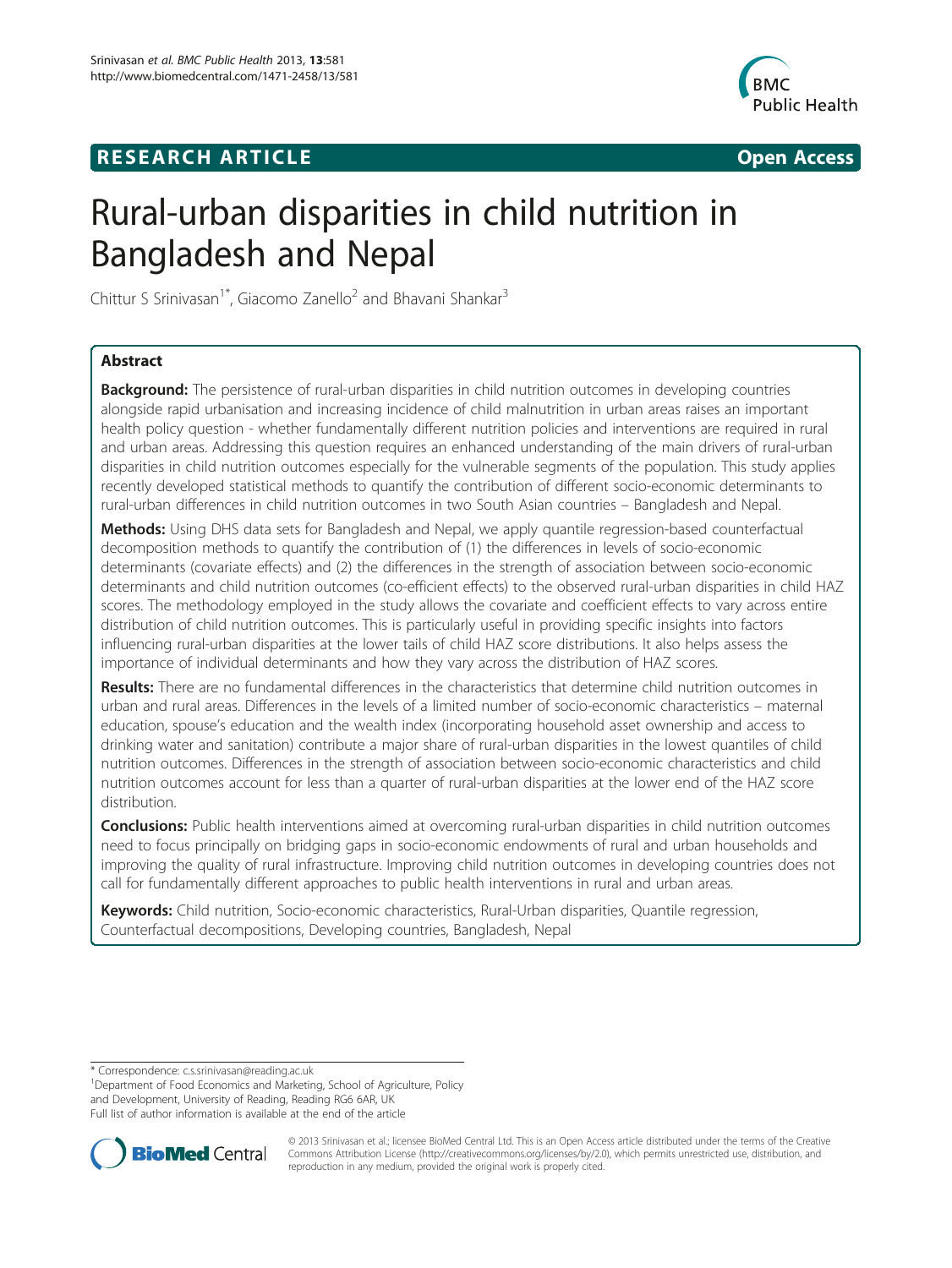#### Background

Child nutrition outcomes in developing countries have been characterised by large rural-urban disparities over the last few decades [[1](#page-13-0)]. A substantial body of empirical studies shows that average child nutrition outcomes in urban areas are significantly better than in rural areas in a large cross-section of developing countries [[2-7](#page-13-0)]. Van de Poel et al. [\[1](#page-13-0)] in a study of 47 developing countries show that there are significant differences in rural-urban stunting rates in all but four countries, and that the median rural-urban ratio in stunting is 1.4. The rapid pace of urbanisation in developing countries has at the same time confronted these countries with the growing incidence of child malnutrition and greater nutritional inequalities in urban areas [\[8](#page-13-0)]. This persistence of rural-urban disparities in child nutrition alongside growing urbanisation and increasing inequality of child nutrition in urban areas highlights the need for an enhanced understanding of the main drivers of urban-rural differences in nutrition outcomes. An important associated public health policy question is whether fundamentally different nutrition policies and interventions are required in rural and urban areas. For example, in some settings, social support networks are weaker in urban compared to rural areas, and income/ wealth may therefore be a more critical constraint for urban compared to rural nutrition outcomes [\[2](#page-13-0)]. In such settings, cash transfers may arguably be a more important component of public health/nutrition intervention portfolios in urban areas than in rural ones. Also, the quality of public services of importance to nutrition outcomes, such as education and ante-natal services, have been found severely wanting in some rural areas [\[9,10\]](#page-13-0). Such quality differentials could alter the relative effectiveness of key nutrition determinants in rural compared to urban areas, resulting in divergent intervention and policy strategies.

Observed rural-urban differences in indicators of child nutritional outcomes such as Height-for-Age Z scores (HAZ) may arise because of:

- (i) rural-urban differences in the levels of determinants of nutrition outcomes, such as mother's education and household wealth – which may be termed as 'covariate' effects in a regression context; or
- (ii) rural-urban differences in the strength of association between particular determinants and nutrition outcomes – which may be termed as coefficient effects in a regression context. For example, an additional year of mother's education may have a larger impact on nutrition outcomes in an urban or a rural population relative to the other, all else held equal.

Rural-urban disparities in child nutrition may also arise from a combination of covariate and coefficient effects. If rural-urban differences arise largely due to covariate effects, or differing levels of determinants, similar policy frameworks and tools could be applied across urban and rural areas [[2\]](#page-13-0). If differences are largely due to coefficient effects, however, strategies may need to vary.

A small literature [\[2,11](#page-13-0)] has examined these issues in different settings. We contribute to this literature by applying recently developed statistical methods that allow a more nuanced approach to this 'covariates or coefficients' question. These Quantile Regression-based Counterfactual Decomposition (QR-CD) methods allow the covariate and coefficient effects to differ along the entire distribution of nutrition outcomes. For example, are covariate versus coefficient contributions to rural-urban disparities different at the lower tail of the HAZ distribution (where severe stunting is likely to be prevalent) compared to the middle and upper parts of the HAZ distribution? In a policy atmosphere where targeting of the most vulnerable is important, such insights can be valuable. In addition, the methodology we apply also helps assess the importance of individual determinants – e.g., what proportion of rural-urban HAZ score differentials may be explained by differential wealth or maternal education levels, and how does this proportion vary across the HAZ distribution? QR-CD methods are well-validated and have been applied in a variety of regression modelling contexts, including labour remuneration, health outcomes and public finance. There have also been several applications to modelling under as well as over nutrition outcomes in recent years [[12-](#page-13-0)[15\]](#page-14-0). Our application case studies are set in Nepal and Bangladesh, two rapidly urbanising South Asian countries grappling with substantial undernutrition problems. DHS data show that 45% of under-fives in rural Bangladesh are stunted, compared to 36% in urban areas, with a population average of 43%. In Nepal, 51% of rural under-fives are stunted, in comparison to 36% in urban areas, with the population average being 49%. Our primary hypothesis is that most rural-urban disparity across the HAZ distribution arises from covariate, rather than coefficient effects. We are, of course, particularly interested in disparities in the lower tail. A secondary hypothesis is that, even if a covariate or a coefficient effect dominates, there are important differences across the HAZ distribution in the relative contributions of covariate and coefficient effects to rural-urban disparities. If the secondary hypothesis is shown to hold, it would strengthen the rationale for the use in nutrition outcome modelling of approaches considering the entire distribution, such as QR-CD.

# Literature review: determinants of rural-urban disparities and methods used in evaluation

The literature on rural-urban nutrition and health disparities discussed in the previous section has largely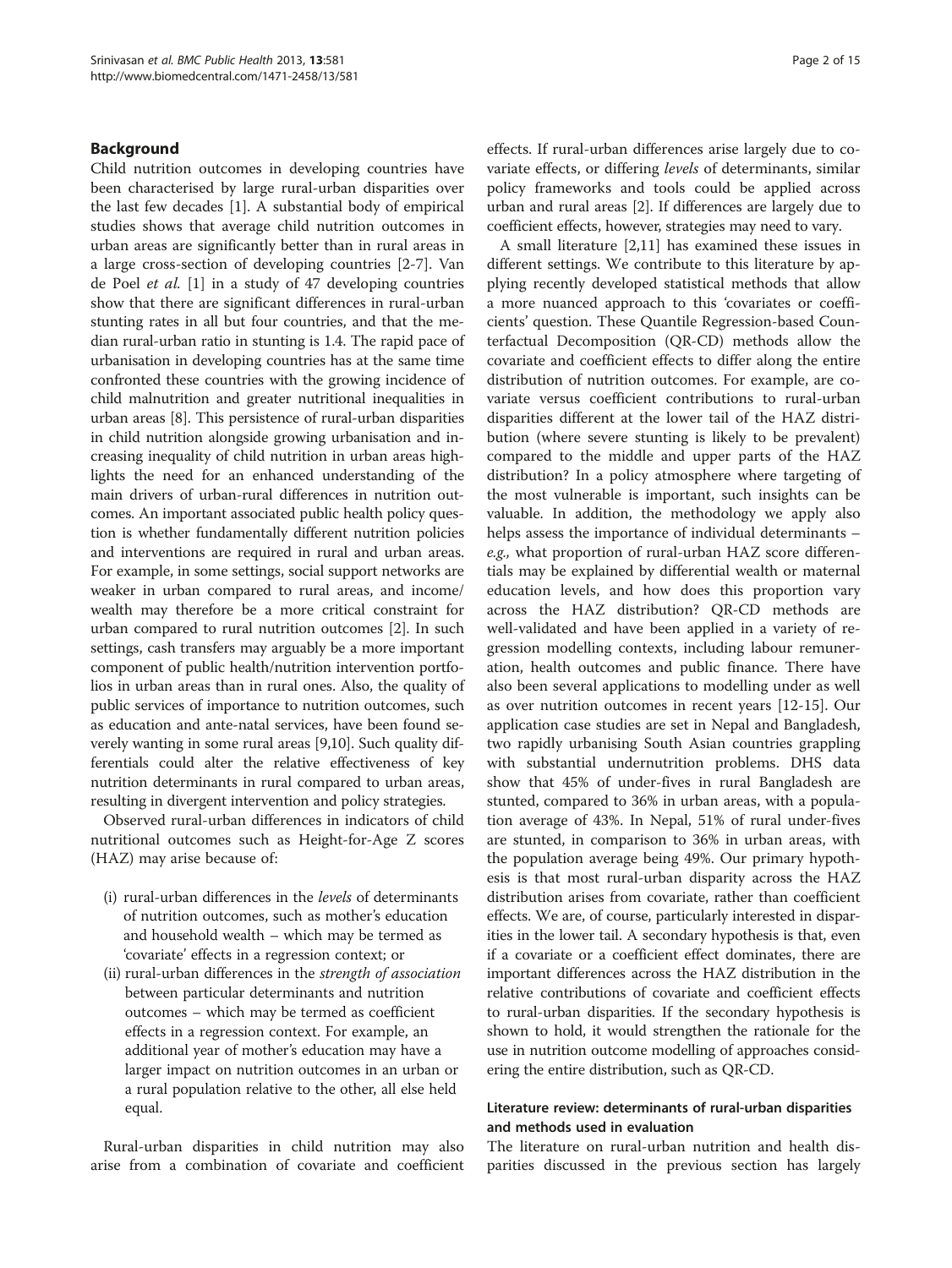modelled the mean/median of nutrition outcomes such as height for age z-scores (HAZ), or the prevalence of stunting or wasting. It has, however, been recognised in the literature that comparisons of means of child nutrition indicators is not adequate for understanding rural-urban disparities. Inequalities of socio-economic endowments tend to be much greater in urban areas. The differing patterns of inequalities in urban and rural areas may imply that rural-urban disparities in the upper and lower tails of the distribution of child nutrition outcomes may be very different from what is suggested by a comparison of means [[1,8\]](#page-13-0). Our interest in this study is not only in studying rural-urban disparities across the entire distribution of nutrition outcomes, but also in examining the influences of specific determinants such as education and wealth on these disparities, and the way in which these influences vary across the distribution of outcomes.

Only a few studies have attempted to quantify the contribution of socio-economic or ecological variables, individually or in the aggregate, to rural-urban differences in child nutrition outcomes. Garrett and Ruel [[11](#page-13-0)] investigated the determinants of the large rural-urban differentials in HAZ outcomes in Mozambique using cross-sectional household survey data in a regression framework modelling mean HAZ. They concluded that the explanation predominantly lay in differing levels of key determinants (covariate effects) rather than differences in the strength of influence of covariates on nutrition outcomes (coefficient effects). Smith et al. [\[2](#page-13-0)] examined DHS data from 36 developing countries, again in a (mean) regression framework, and found significant rural-urban differences in the socio-economic and proximate determinants of child nutrition. The study also found very few significant differences in coefficient effects in urban and rural settings and concluded that rural-urban disparities could be predominantly attributed to differences in levels of socio-economic characteristics. Van de Poel et al. [[1](#page-13-0)], using DHS data from 47 developing countries have attempted to quantify the contribution of wealth and other socio-economic characteristics to child nutrition outcomes by examining how rural-urban relative risk ratios for stunting/child mortality change as these characteristics are successively controlled for. They find that on average, rural-urban relative risk ratios fall by 53% when household wealth is controlled for and by a further 23% when other socio economic variables are controlled for. Whilst these studies have provided valuable insights into the determination of urban-rural nutrition outcome differentials, their results only throw light on the mean of the outcome variable. Also, their approaches do not yield the contributions of individual covariates to child nutrition outcomes. We apply QR-CD methods to examine how covariate and coefficient effects, in the aggregate as well as

with respect to individual variables, vary throughout the HAZ distribution. Our primary hypothesis, that most rural-urban disparity across the HAZ distribution arises from covariate, rather than coefficient effects, essentially tests that the main insight available from the previous literature modelling the mean of HAZ extends to the entire HAZ distribution, and in particular, the lower tail.

#### Data and variables

For the empirical application of this approach, we have chosen two country case studies in South Asia – Bangladesh and Nepal. Both countries are developing countries with a high incidence of poverty-31.5% in Bangladesh (2010) and 25.2% in Nepal (2011) [[16\]](#page-14-0) - and significant rural-urban disparities in child nutrition – but differ substantially in the extent of urbanisation. While only 17% of Nepal's population lives in urban areas, nearly 33% of the population of Bangladesh is urban, making it one of the more urbanised countries in South Asia [\[17](#page-14-0)]. The two countries also differ significantly in levels of maternal education and child vaccination coverage (Table [1\)](#page-3-0). The two case studies allow the examination of rural-urban differences when key socioeconomic determinants and the extent of urbanisation are substantially different. We do not pool data from the two countries. Instead we treat them as distinct case studies and provide separate estimates for each, although we provide a broad comparative discussion of results.

We have used datasets from the Demographic and Health Surveys of the MEASURE-DHS project [\(http://](http://measuredhs.com/) [measuredhs.com/\)](http://measuredhs.com/) which collects and disseminates nationally representative demographic, health and nutrition information based on household surveys for 90 countries. The datasets are freely accessible to the public and researchers subject to a prescribed registration and approval process. Permission to access and use the datasets relevant to this study was obtained by the authors from the MEASURE-DHS archive. The most recent datasets from the Demographic and Health Surveys for Bangladesh (2007) and Nepal (2006) were used in the study. The datasets include data from a nationally representative sample of urban and rural households. Units for observation for this study were all children aged below five years in the households surveyed. After deletion of observations with incomplete information, the sample for Bangladesh had 5267 children, with 1842 (35%) living in urban households and 3425 (65%) living in rural households, while Nepal had 5219 children with 1168 (22%) living in urban households 4051 (78%) living in rural households.

We used height-for-age Z-scores (HAZ) as indicators of child nutrition in rural and urban households. Stunting, defined as HAZ less than two standard deviations of the NCHS/CDC/WHO International Reference Standard [[18\]](#page-14-0), is a good indicator of child nutrition and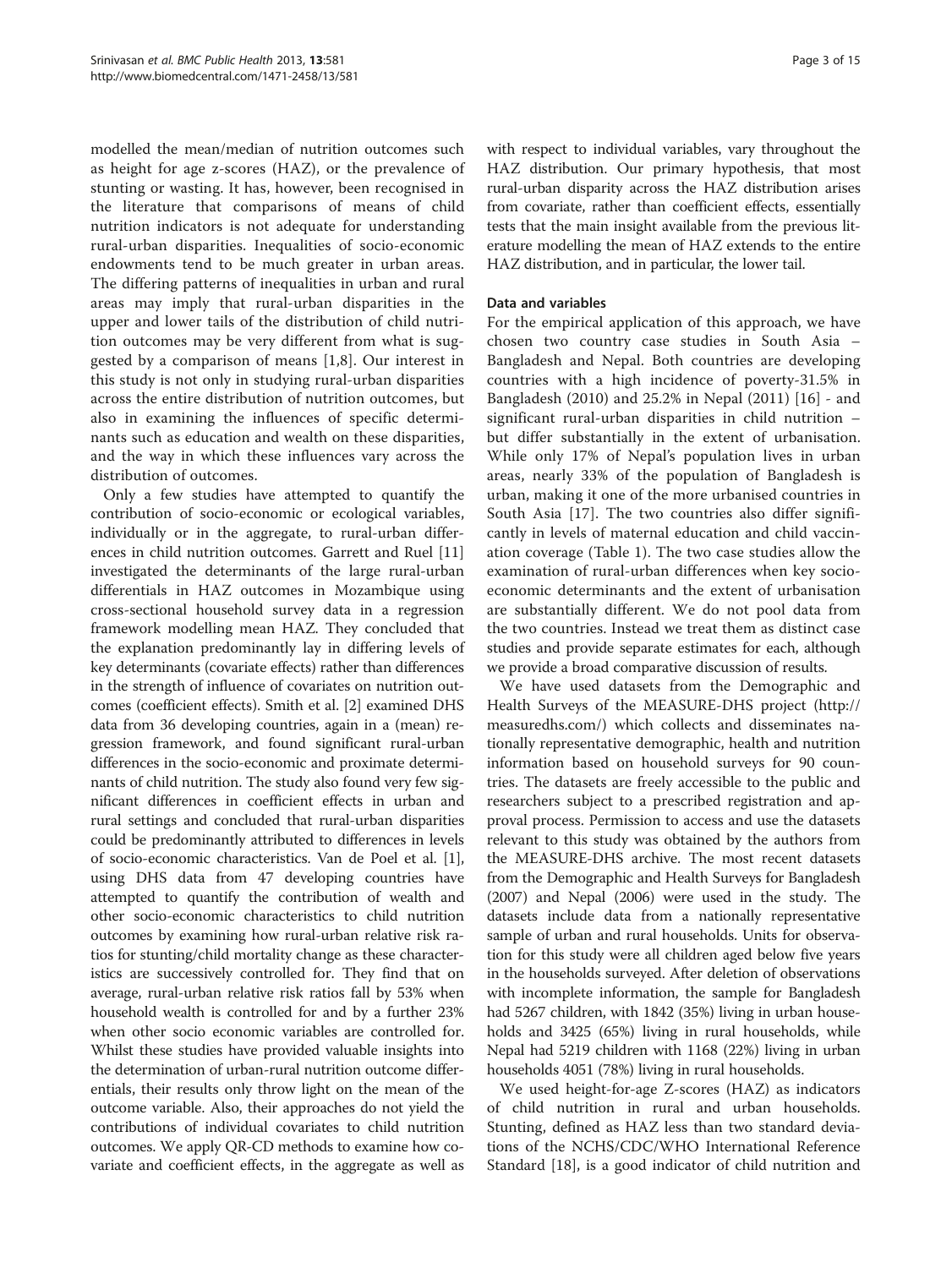#### <span id="page-3-0"></span>Table 1 Child nutrition and socio-economic characteristics in Bangladesh and Nepal

|                                         |                                                          | <b>Bangladesh</b>                           |                                              |                                               |
|-----------------------------------------|----------------------------------------------------------|---------------------------------------------|----------------------------------------------|-----------------------------------------------|
|                                         | Aggregate (Urban + Rural)<br>Number of children $= 5267$ | Urban (Number of<br>$children = 1842$       | Rural (Number of<br>$children = 3425$        | <b>Rural Urban</b><br>difference <sup>a</sup> |
|                                         | <b>Mean (Std deviation</b><br>in brackets)               | <b>Mean (Std deviation</b><br>in brackets)  | <b>Mean (Std deviation</b><br>in brackets)   |                                               |
| Height/Age (z-score)                    | $-1.72(1.36)$                                            | $-1.49(1.35)$                               | $-1.84(1.35)$                                | $0.35***$                                     |
| Gender of Child (female = $1$ )         | 0.50(0.50)                                               | 0.47(0.50)                                  | 0.51(0.50)                                   | $-0.034*$                                     |
| Age of Child                            | 1.99(1.41)                                               | 1.94(1.38)                                  | 2.01(1.42)                                   | $-0.07$                                       |
| Child Vaccinated (yes $= 1$ )           | 0.49(0.50)                                               | 0.52(0.50)                                  | 0.48(0.50)                                   | $0.043**$                                     |
| Age of mother                           | 25.86 (6.17)                                             | 26.00 (5.94)                                | 25.78 (6.29)                                 | 0.22                                          |
| Mother currently working (yes = $1$ )   | 0.24(0.42)                                               | 0.24(0.43)                                  | 0.23(0.42)                                   | 0.005                                         |
| Years of education mother               | 4.91 (4.33)                                              | 5.94 (4.69)                                 | 4.35 (4.02)                                  | $1.60***$                                     |
| Years of education of spouse            | 4.88 (4.88)                                              | 6.21(5.22)                                  | 4.16 (4.53)                                  | $2.04***$                                     |
| Wealth status (index)                   | $-0.09(0.93)$                                            | 0.55(1.14)                                  | $-0.41(0.58)$                                | $1.0***$                                      |
| Extended family dummy (yes $= 1$ )      | 0.44(0.50)                                               | 0.44(0.50)                                  | 0.44(0.50)                                   | 0.00                                          |
| Dependency ratio                        | 1.12(0.72)                                               | 0.99(0.65)                                  | 1.19(0.75)                                   | $-0.19***$                                    |
| Number of children <5 yrs               | 1.39(0.57)                                               | 1.34(0.55)                                  | 1.42(0.58)                                   | $-0.07***$                                    |
|                                         |                                                          | Nepal                                       |                                              |                                               |
|                                         | Aggregate (Urban + Rural)<br>Number of children $= 5219$ | <b>Urban (Number of</b><br>children = 1168) | <b>Rural (Number of</b><br>$children = 4051$ | <b>Rural Urban</b><br>difference <sup>a</sup> |
|                                         | <b>Mean (Std deviation)</b><br>in brackets)              | <b>Mean (Std deviation</b><br>in brackets)  | <b>Mean (Std deviation</b><br>in brackets)   |                                               |
| Height/Age (z-score)                    | $-1.96(1.34)$                                            | $-1.65(1.36)$                               | $-2.05(1.31)$                                | $0.4***$                                      |
| Gender Child (female = 1)               | 0.49(0.50)                                               | 0.50(0.50)                                  | 0.49(0.50)                                   | 0.01                                          |
| Age of child                            | 2.05(1.40)                                               | 2.11 (1.43)                                 | 2.03(1.39)                                   | 0.08                                          |
| Child Vaccinated (yes $= 1$ )           | 0.24(0.42)                                               | 0.26(0.44)                                  | 0.23(0.42)                                   | $0.031*$                                      |
| Age of mother                           | 26.96 (6.07)                                             | 26.18 (5.27)                                | 27.18 (6.26)                                 | $-1.00***$                                    |
| Mother currently working<br>$(yes = 1)$ | 0.70(0.46)                                               | 0.54(0.50)                                  | 0.75(0.43)                                   | $-0.21***$                                    |
| Years of education mother               | 2.46(3.65)                                               | 4.21 (4.31)                                 | 1.95(3.27)                                   | $2.26***$                                     |
| Years of education of spouse            | 5.28 (4.09)                                              | 6.76(4.34)                                  | 4.85 (3.91)                                  | $1.91***$                                     |
| Wealth status (index)                   | $-0.21(0.84)$                                            | 0.52(1.16)                                  | $-0.43(0.54)$                                | $0.96***$                                     |
| Extended family dummy<br>$(yes = 1)$    | 0.51(0.50)                                               | 0.47(0.50)                                  | 0.52(0.50)                                   | $-0.05***$                                    |
| Dependency ratio                        | 1.38 (0.96)                                              | 1.18(0.81)                                  | 1.44(0.99)                                   | $-0.26***$                                    |
| Number of children < 5 years            | 1.58(0.63)                                               | 1.50(0.63)                                  | 1.61(0.62)                                   | $-0.10***$                                    |
|                                         |                                                          |                                             |                                              |                                               |

<sup>a</sup> Asterisk in the column indicate the level of significance of the difference in outcomes/characteristics between rural and urban areas based on independent sample T-tests. \*\*\* denotes significance at 1% level, \*\* denotes significance at 5% level and \* denotes significance at the 10% level of significance.

health status as it reflects the effects of chronic nutritional deficiency. Determinants of child nutrition status used in this study are mostly based on the previous literature and include child characteristics as well as socioeconomic characteristics of the household. Gender, age of the child and child vaccination are the child characteristics included in this study. Socio-economic characteristics of the household included in this study are years of education of the mother and the spouse, employment status of the mother (whether the mother is currently working), dependency ratio (computed as the ratio of economically inactive members of the household (under 16 and over 64 years old) to active members, the

number of children below five years in the household, whether the household is an extended family unit and an indicator of socio-economic status – the DHS wealth index.

The DHS wealth index [\[19\]](#page-14-0) is a composite measure of a household's relative economic status and has been extensively used in the assessment of equity in health services and distribution of services among the poor [[20-26](#page-14-0)]. In environments where accurate data on income and expenditure are extremely difficult to collect or may be subject to considerable volatility, the DHS wealth index provides a more stable and reliable measure of a household's cumulative living standard and access to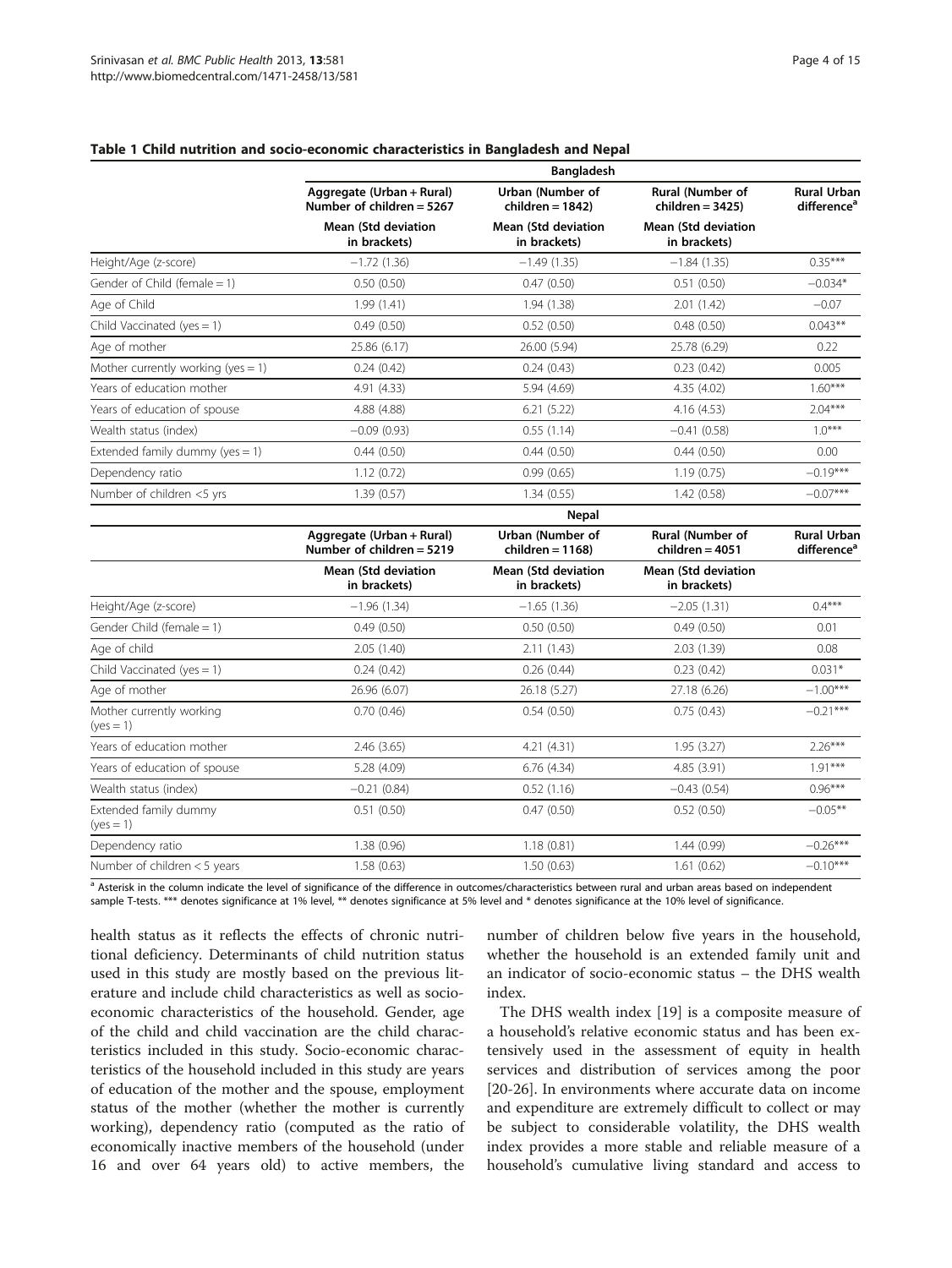utilities and health care. The indicator variables used for construction of the DHS Wealth Index include household assets and utility services recorded in the DHS surveys<sup>a</sup>. For the construction of the Index, these variables are broken into sets of dichotomous variables and indicator weights are assigned using principal component analysis (PCA) as suggested by Filmer and Pritchett [\[27](#page-14-0)]. The indicator variables are first standardised (z-scores are calculated) and then factor coefficient (factor loading) scores are calculated. For each household the indicator values are multiplied by the factor loadings to produce the household's index value. The index value itself is a standardised score with a mean of zero and a standard deviation of one <sup>b</sup>.

# **Methods**

# Conceptual framework

The conceptual framework underpinning our empirical analysis is the widely-applied UNICEF framework [[28](#page-14-0)] outlining the causes of undernutrition. In the UNICEF framework, child malnutrition can be analysed in terms of immediate, underlying and basic causes. The immediate causes are inadequate dietary intakes and infectious disease, the underlying causes are inadequate maternal and child care, inadequate health services and health environment and the basic causes are institutional and socio-economic determinants and potential resources. The basic causes can be viewed as "exogenous" determinants – which influence child nutrition through their effect on the intervening proximate determinants. The proximate determinants are, therefore, endogenously determined by the exogenous characteristics. In empirical (reduced form) models examining the relationship between child nutrition outcomes and exogenous characteristics, the proximate determinants will generally be excluded to prevent biased and uninterpretable parameters [[2,](#page-13-0)[29\]](#page-14-0).

#### Statistical methods

To assess the rural-urban differentials in HAZ scores, we first estimate the distributions of HAZ scores separately for rural and urban children in each country using kernel smoothing techniques. From the kernel density estimates of HAZ scores, the rural-urban differential is computed at each quantile and provides the raw difference in HAZ scores across the distribution.

A major objective of this study is to decompose the rural-urban differences in child nutrition outcomes into the covariate (or composition) effect, i.e., the differences in HAZ scores due to differences in levels of characteristics of urban and rural households, and the co-efficient (or structure) effect, i.e., the differences in HAZ scores due to the differences in the returns to those characteristics, across the entire distribution of HAZ scores.

Linear or logistic regression approaches assess the mean response of the outcome variable to changes in covariates and the effect of covariates is constrained to be the same along the entire distribution of the outcome variable. Decompositions based on linear regression results [[30,31\]](#page-14-0) would apply only to the mean rural-urban differences in HAZ scores, but not to other distributional statistics like quantiles. We, therefore, use a quantile regression (QR) approach to assess how child nutrition outcomes are related to individual and household characteristics. The QR technique allows the impact of explanatory variables to vary along the entire distribution of the outcome variable – HAZ scores in our case. The QR method allows us to understand how the effects of covariates in the lowest quantile of HAZ scores may differ from those in other quantiles. For instance, the impact of an increase in mother's education may be very different in the higher and lower tails of HAZ scores. Koenker and Hallock [[32\]](#page-14-0) warn against the temptation to simply segment the outcome variable, e.g., HAZ, into subsets based on outcomes values, e.g., deciles of HAZ values, and run standard regressions on these segments separately, since this introduces sample selectivity problems. Estimating categorical dependent variables models is one option, e.g., probit or logit models to explain stunting status. However, apart from constraining the effect of explanatory covariates to be the same across the distribution of outcomes, these models sacrifice statistical information in grouping continuously distributed variables like HAZ into small numbers of categories. QR methods offer the most robust approach to flexibly model the shifts in HAZ distribution associated with changes to covariates.

The quantile regression method developed by Koenker and Bassett [\[33](#page-14-0)] estimates only the conditional quantile effects of changes in explanatory variables. In assessing the impact of policy interventions or understanding the impacts of transitions such as urbanisation, we are more interested in the effect of a change in an explanatory variable (e.g., years of education of mothers) in a population of individuals with different characteristics (unconditional effects) rather than in the impact for sub-groups with specific values of covariates (conditional effects). To assess the unconditional quantile effects of changes in explanatory variables, we use an unconditional Recentred Influence Function (RIF) QR regression method developed by Firpo et al. [\[34\]](#page-14-0). A linear specification was adopted for the unconditional QR. However, we did test for the presence of non-linear associations between parental education (mother's education and spouse's education) and HAZ scores by introducing a quadratic term and for threshold effects by introducing dummy variables for different levels of education (no education, primary education, secondary education). We found no statistically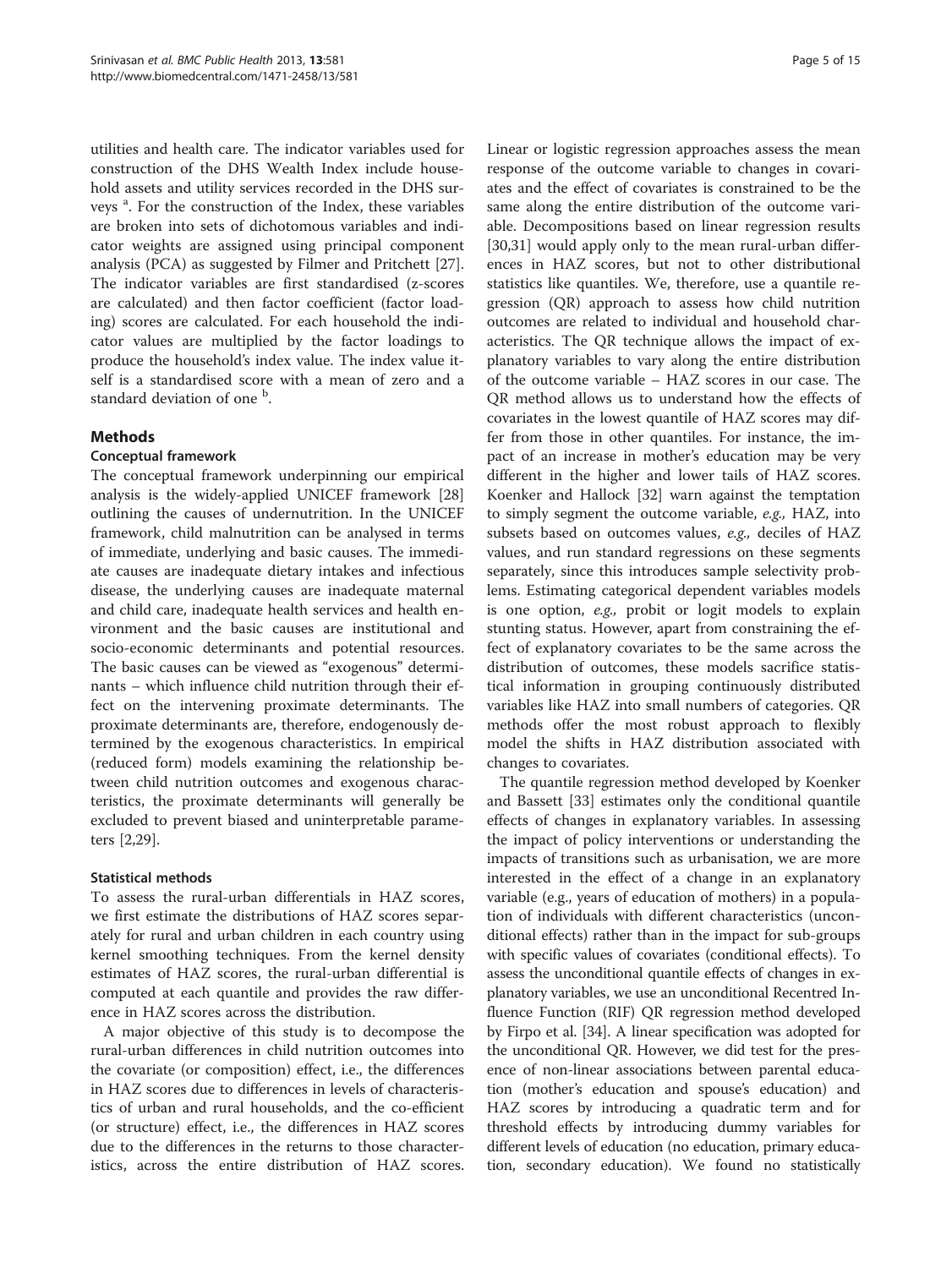significant evidence of non-linear associations or threshold effects for parental education and the additional variables did not affect the magnitude or significance of other explanatory variables. This supported the adoption of a linear specification for the QR.

Following Firpo et al. [[34\]](#page-14-0), the decomposition of differences between rural and urban HAZ scores (for each country) proceeds in two steps (please see Additional file [1](#page-13-0) for details of the decomposition procedure). In the first step, a counterfactual distribution of urban HAZ scores is constructed [[35\]](#page-14-0) which is the distribution of HAZ scores in urban areas that would have prevailed if urban households had the same returns to their characteristics as the rural population. The difference between the distribution of the rural HAZ scores and the counterfactual distribution gives the covariate effect and the difference between the counterfactual distribution and the distribution of urban HAZ scores gives the coefficient effect. The covariate and coefficient effects are each decomposed into the contribution of individual covariates using the Recentred Influence Function (RIF) regression to obtain unconditional quantile effects of covariates on HAZ scores [\[36](#page-14-0),[37\]](#page-14-0).

Although our set of chosen covariates excludes proximate determinants in order to minimize endogeneity problems, and is consistent with variables used in previous literature [[2](#page-13-0),[11,13\]](#page-13-0), there is still potential for lingering endogeneity leading to difficulties in parameter interpretation. The education variables in our models are a case in point. Parental education may simply be correlated with unobserved parental values and skills that influence child height, complicating any causal attribution. However, it is important to make clear, as O'Donnell et al. [\[13\]](#page-13-0) note, that the objective of counterfactual decomposition is not causal identification, but rather to explain variations in child height and judge the relative values of covariate and coefficient effects. Caution is warranted in the interpretation of coefficients of variables that are potentially endogenous, but the decomposition itself remains valid.

# Results

# Descriptive statistics

Table [1](#page-3-0) provides descriptive statistics of child nutrition outcomes and characteristics in rural and urban areas within Bangladesh and Nepal. In both Bangladesh and Nepal, rural households have significantly worse HAZ scores than urban areas. The difference in mean HAZ scores between urban and rural households is 0.35 in Bangladesh, while it is 0.40 in Nepal. In both countries, urban mothers and spouses have more education than their rural counterparts. Also urban households in both countries are wealthier (as measured by the DHS wealth index), have fewer children under the age of 5 years, a higher proportion of vaccinated children, a lower dependency ratio and lower likelihood of living in extended families. Differences in urban and rural outcomes and characteristics are all statistically significant in both countries (except for the age of the child in both countries and the proportion of male and female children in Nepal).

#### Quantile regression results

The estimates of the unconditional RIF quantile regressions (QR) separately for rural and urban areas are shown for Bangladesh and Nepal in Tables [2](#page-6-0) and [3](#page-7-0) respectively. In Bangladesh, only child's age, mother's education, spouse's education and the wealth index are seen to have a consistently significant association with HAZ scores across the HAZ distribution in both rural and urban areas. Increases in child age tend to lower HAZ scores, reflecting growth faltering in young children in the region. This effect increases substantially as we move from the lower tail to the upper tail in both rural and urban areas, indicating that children starting with better nutritional status stand to lose more through faltering as they grow older. This pattern underlines the importance of flexibly modelling effects across the distribution. Better education of the mother is associated with improved nutrition, as expected. In rural areas, this effect is particularly important for the most undernourished, with the effect wearing off in the upper half of the HAZ distribution. In urban areas, this relationship remains relatively stable throughout the distribution. Higher spousal education and wealth both display a positive relationship with HAZ scores in both rural and urban areas. The spouse education-HAZ relationship remains broadly similar throughout the distributions, while the wealth index-HAZ relationship gets stronger in the upper part of the distribution for rural areas.

The distribution-wide relationship between age of the child and HAZ scores in rural and urban areas in Nepal is similar to that of Bangladesh. Again, mother's education has a consistently positive relationship with HAZ scores across the distribution in both rural and urban areas. There are two key differences between the Nepal and Bangladesh results. In contrast to Bangladesh, in Nepal, education of the spouse has only a weak and largely insignificant relationship with child nutrition. However, child vaccination has a positive and significant association with HAZ scores. In both rural and urban areas, this relationship strengthens as we move up the HAZ score distribution.

#### Counterfactual decompositions

Figures [1](#page-8-0) and [2](#page-8-0) show the cumulative distribution functions for urban and rural HAZ scores in Bangladesh and Nepal, respectively. They also depict in aggregate the results of the QR-CD analysis. The curves marked 'counterfactual' in the two figures depict the distribution of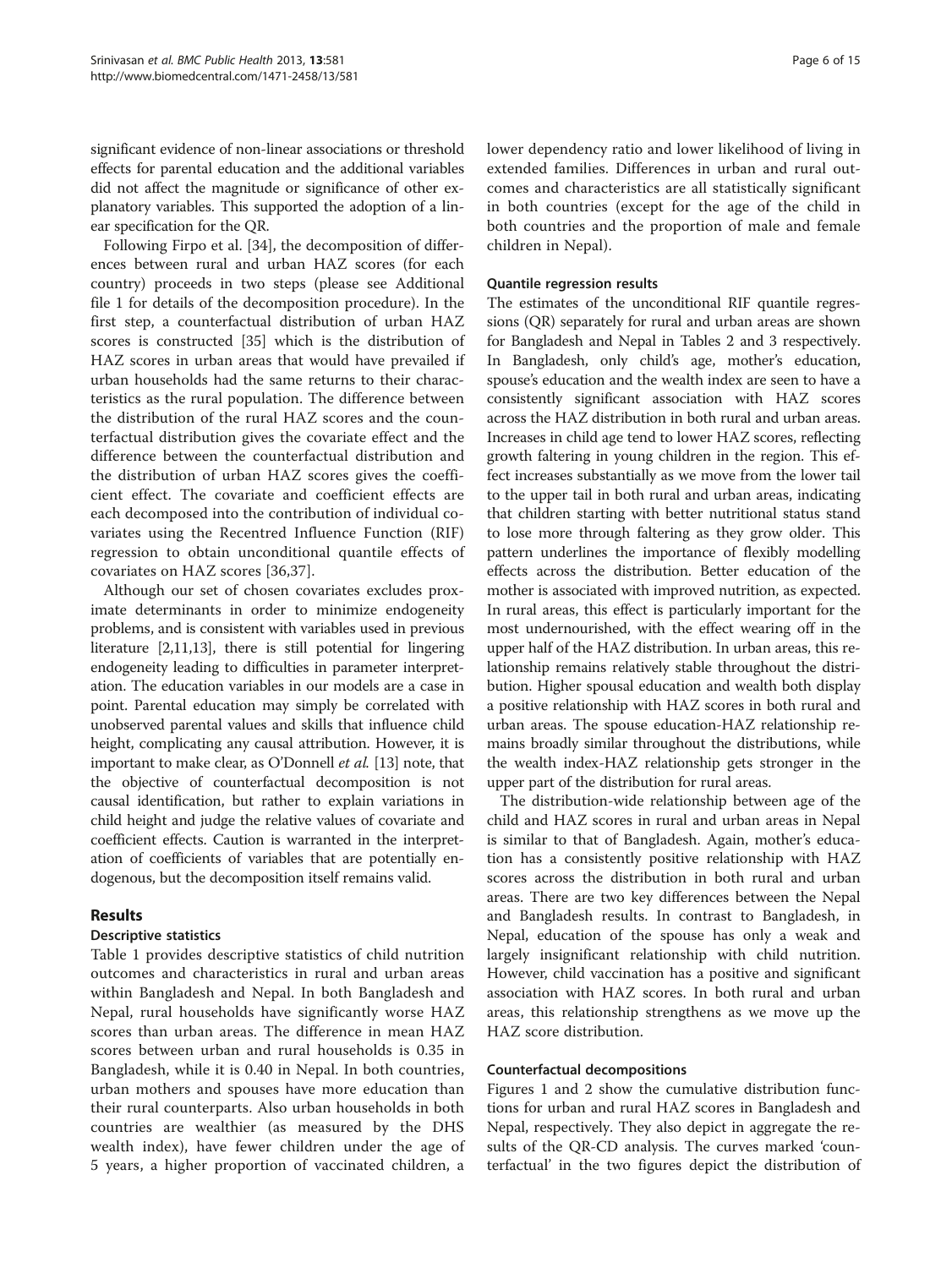|                             |            |            |            |              |            | Dependent variable: HAZ score |              |            |            |            |            |            |
|-----------------------------|------------|------------|------------|--------------|------------|-------------------------------|--------------|------------|------------|------------|------------|------------|
|                             |            |            |            | <b>RURAL</b> |            |                               | <b>URBAN</b> |            |            |            |            |            |
|                             | <b>OLS</b> |            |            | Quantiles    |            |                               | <b>OLS</b>   |            |            | Quantiles  |            |            |
|                             |            | 10         | 25         | 50           | 75         | 90                            |              | 10         | 25         | 50         | 75         | 90         |
| Female gender               | $-0.04$    | $-0.01$    | 0.05       | $-0.05$      | $-0.08$    | $-0.27***$                    | 0.04         | 0.00       | 0.03       | 0.08       | 0.08       | $-0.08$    |
| of child                    | (0.04)     | (0.08)     | (0.06)     | (0.05)       | (0.06)     | (0.09)                        | (0.06)       | (0.10)     | (0.08)     | (0.08)     | (0.08)     | (0.10)     |
| Age of Child                | $-0.24***$ | $-0.11***$ | $-0.15***$ | $-0.23***$   | $-0.31***$ | $-0.44***$                    | $-0.20***$   | $-0.08**$  | $-0.14***$ | $-0.19***$ | $-0.26***$ | $-0.28***$ |
|                             | (0.02)     | (0.03)     | (0.02)     | (0.02)       | (0.03)     | (0.04)                        | (0.02)       | (0.03)     | (0.03)     | (0.03)     | (0.04)     | (0.05)     |
| Child vaccinated            | $-0.18***$ | 0.08       | 0.01       | $-0.20***$   | $-0.33***$ | $-0.41***$                    | $-0.06$      | 0.05       | $-0.04$    | $-0.09$    | $-0.12$    | $-0.09$    |
|                             | (0.05)     | (0.08)     | (0.06)     | (0.06)       | (0.06)     | (0.09)                        | (0.06)       | (0.10)     | (0.09)     | (0.07)     | (0.08)     | (0.11)     |
| Age of mother               | 0.00       | $-0.02**$  | $-0.01$    | 0.00         | 0.00       | $0.01*$                       | $0.02***$    | $-0.01$    | 0.00       | 0.01       | $0.03***$  | $0.03***$  |
|                             | (0.00)     | (0.01)     | (0.01)     | (0.00)       | (0.01)     | (0.01)                        | (0.01)       | (0.01)     | (0.01)     | (0.01)     | (0.01)     | (0.01)     |
| Mother's working            | $0.09*$    | 0.13       | $0.13*$    | 0.09         | 0.10       | 0.13                          | $-0.04$      | $-0.20$    | $-0.03$    | $-0.05$    | 0.04       | 0.03       |
| status                      | (0.05)     | (0.10)     | (0.07)     | (0.07)       | (0.07)     | (0.10)                        | (0.07)       | (0.14)     | (0.11)     | (0.09)     | (0.09)     | (0.12)     |
| Mother's<br>education (yrs) | $0.01*$    | $0.04**$   | $0.02**$   | $0.01*$      | 0.02       | 0.00                          | $0.04***$    | $0.03***$  | $0.04***$  | $0.05***$  | $0.04**$   | $0.04**$   |
|                             | (0.01)     | (0.01)     | (0.01)     | (0.01)       | (0.01)     | (0.02)                        | (0.01)       | (0.02)     | (0.01)     | (0.01)     | (0.01)     | (0.02)     |
| Husband's                   | $0.02***$  | $0.02**$   | $0.02***$  | $0.02***$    | $0.02***$  | $0.03**$                      | $0.04***$    | $0.04***$  | $0.05***$  | $0.04***$  | $0.05***$  | $0.03**$   |
| education<br>(yrs)          | (0.01)     | (0.01)     | (0.01)     | (0.01)       | (0.01)     | (0.01)                        | (0.01)       | (0.02)     | (0.01)     | (0.01)     | (0.01)     | (0.01)     |
| Wealth index                | $0.26***$  | $0.20***$  | $0.27***$  | $0.29***$    | $0.27***$  | $0.37***$                     | $0.13***$    | 0.09       | $0.08*$    | $0.16***$  | $0.11***$  | $0.13***$  |
|                             | (0.04)     | (0.07)     | (0.06)     | (0.06)       | (0.06)     | (0.11)                        | (0.03)       | (0.06)     | (0.05)     | (0.04)     | (0.05)     | (0.06)     |
| Extended family             | 0.05       | $-0.12$    | $-0.02$    | 0.04         | 0.05       | $0.22**$                      | 0.07         | $-0.01$    | 0.01       | 0.12       | 0.14       | 0.05       |
| dummy                       | (0.05)     | (0.09)     | (0.07)     | (0.06)       | (0.07)     | (0.09)                        | (0.06)       | (0.10)     | (0.08)     | (0.08)     | (0.09)     | (0.11)     |
| Dependency                  | $-0.05$    | $-0.08$    | $-0.04$    | $-0.10**$    | $-0.07$    | $-0.05$                       | $-0.02$      | 0.01       | 0.05       | $-0.08$    | $-0.04$    | 0.06       |
| ratio                       | (0.03)     | (0.06)     | (0.05)     | (0.04)       | (0.04)     | (0.06)                        | (0.05)       | (0.09)     | (0.07)     | (0.06)     | (0.06)     | (0.09)     |
| No. of children             | 0.02       | $-0.07$    | $-0.04$    | 0.06         | $0.11***$  | 0.12                          | 0.03         | 0.02       | $-0.05$    | 0.00       | 0.10       | 0.09       |
| $(<5$ yrs)                  | (0.04)     | (0.08)     | (0.06)     | (0.05)       | (0.05)     | (0.08)                        | (0.06)       | (0.10)     | (0.09)     | (0.07)     | (0.07)     | (0.09)     |
| Constant                    | $-1.25***$ | $-2.76***$ | $-2.20***$ | $-1.30***$   | $-0.47**$  | $0.50*$                       | $-2.10***$   | $-3.37***$ | $-2.65***$ | $-2.02***$ | $-1.50***$ | $-0.74**$  |
|                             | (0.14)     | (0.30)     | (0.20)     | (0.16)       | (0.19)     | (0.27)                        | (0.18)       | (0.31)     | (0.25)     | (0.24)     | (0.24)     | (0.32)     |
| N                           | 3425       | 3425       | 3425       | 3425         | 3425       | 3425                          | 1842         | 1842       | 1842       | 1842       | 1842       | 1842       |
| R-sa                        | 0.11       | 0.03       | 0.05       | 0.08         | 0.09       | 0.07                          | 0.18         | 0.04       | 0.09       | 0.15       | 0.13       | 0.07       |
| adj. R-sq                   | 0.10       | 0.03       | 0.05       | 0.07         | 0.08       | 0.07                          | 0.18         | 0.04       | 0.09       | 0.15       | 0.12       | 0.07       |

<span id="page-6-0"></span>Table 2 Unconditional Recentred Influence Function (RIF) quantile regression results for rural and urban households in **Bangladesh** 

Figures in brackets are standard errors: Asterisks denote level of significance -\*\*\*, \*\* and \* denote significance at 1%, 5% and 10% level of significance respectively.

urban HAZ scores that would prevail if urban households had the same returns to their characteristics (covariates) as rural households. The differences in rural and urban HAZ scores across quantiles, the decomposition of these differences into aggregate covariate and co-efficient effects and the contribution of individual characteristics to these effects are presented in Table [4](#page-9-0) for Bangladesh and in Table [5](#page-10-0) for Nepal.

Figures [1](#page-8-0) and [2](#page-8-0) and Tables [4](#page-9-0) and [5](#page-10-0) show that in both Bangladesh and Nepal, differences between rural and urban HAZ scores are quite similar across quantiles. In both countries, the 'counterfactual' HAZ distribution curves nearly coincide with the urban HAZ distribution, particularly in the lower half of the distribution, suggesting that covariate differences explain the bulk of the ruralurban gap in the distribution of HAZ scores. That differences in socio-economic characteristics (covariate effects) account for a dominant share of rural-urban differences is confirmed by the information presented in the Tables [4](#page-9-0) and [5](#page-10-0). In Bangladesh, the covariate effect accounts for 62%-95% of the overall differences in HAZ scores in different quantiles, while in Nepal the share of the covariate effect ranges from 72%-97%. The covariate effect is also stronger in the lower quantiles. The co-efficient effect accounts for 5%-37% of the overall differences in HAZ scores in Bangladesh and is more pronounced only in the higher quantiles, while in Nepal the coefficient effect accounts for 3%-28% of the overall differences in HAZ score, with the largest contribution in the median quantile.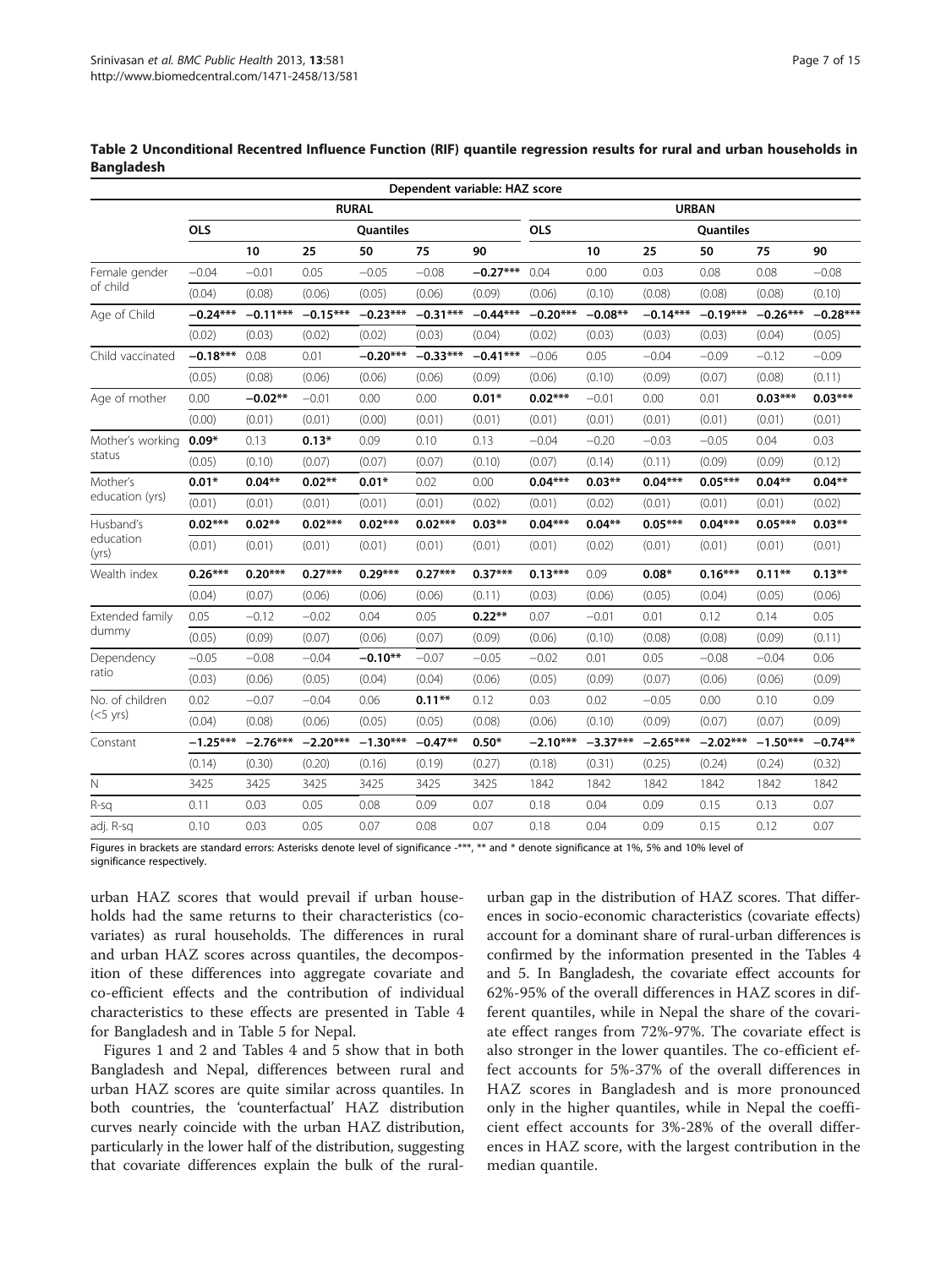|                  |              |            |            |            | Dependent variable: HAZ score |            |                         |              |            |            |            |            |  |
|------------------|--------------|------------|------------|------------|-------------------------------|------------|-------------------------|--------------|------------|------------|------------|------------|--|
|                  | <b>RURAL</b> |            |            |            |                               |            |                         | <b>URBAN</b> |            |            |            |            |  |
|                  | <b>OLS</b>   |            |            | Quantiles  |                               |            | <b>OLS</b><br>Quantiles |              |            |            |            |            |  |
|                  |              | 10         | 25         | 50         | 75                            | 90         |                         | 10           | 25         | 50         | 75         | 90         |  |
| Female gender    | $-0.01$      | $-0.03$    | $-0.06$    | 0.02       | 0.02                          | 0.09       | 0.02                    | 0.08         | 0.01       | 0.02       | 0.01       | $-0.09$    |  |
| of child         | (0.04)       | (0.06)     | (0.05)     | (0.05)     | (0.06)                        | (0.08)     | (0.07)                  | (0.12)       | (0.11)     | (0.08)     | (0.10)     | (0.14)     |  |
| Age of child     | $-0.23***$   | $-0.09***$ | $-0.12***$ | $-0.22***$ | $-0.31***$                    | $-0.41***$ | $-0.27***$              | $-0.23***$   | $-0.24***$ | $-0.29***$ | $-0.26***$ | $-0.30***$ |  |
|                  | (0.02)       | (0.03)     | (0.02)     | (0.02)     | (0.03)                        | (0.04)     | (0.03)                  | (0.04)       | (0.04)     | (0.04)     | (0.04)     | (0.06)     |  |
| Child vaccinated | $0.21***$    | $0.16***$  | $0.13***$  | $0.20***$  | $0.29***$                     | $0.39***$  | $0.29***$               | $-0.03$      | $0.19*$    | $0.24***$  | $0.45***$  | $0.62***$  |  |
|                  | (0.05)       | (0.08)     | (0.06)     | (0.06)     | (0.08)                        | (0.12)     | (0.09)                  | (0.14)       | (0.11)     | (0.11)     | (0.13)     | (0.20)     |  |
| Age of mother    | 0.00         | $-0.01$    | $-0.01**$  | $-0.01$    | 0.00                          | 0.01       | 0.01                    | $-0.02$      | 0.00       | $0.02**$   | 0.01       | 0.01       |  |
|                  | (0.00)       | (0.01)     | (0.01)     | (0.00)     | (0.01)                        | (0.01)     | (0.01)                  | (0.01)       | (0.01)     | (0.01)     | (0.01)     | (0.02)     |  |
| Mother's working | $-0.17***$   | $-0.11$    | $-0.14***$ | $-0.12**$  | $-0.14**$                     | $-0.29***$ | $-0.12$                 | $-0.12$      | $-0.10$    | 0.03       | $-0.22**$  | $-0.23$    |  |
| status           | (0.05)       | (0.07)     | (0.05)     | (0.06)     | (0.07)                        | (0.11)     | (0.08)                  | (0.14)       | (0.11)     | (0.10)     | (0.11)     | (0.17)     |  |
| Mother's         | $0.05***$    | $0.03***$  | $0.04***$  | $0.05***$  | $0.05***$                     | $0.08***$  | $0.06***$               | $0.04*$      | $0.06***$  | $0.07***$  | $0.06***$  | $0.06***$  |  |
| education (yrs)  | (0.01)       | (0.01)     | (0.01)     | (0.01)     | (0.01)                        | (0.02)     | (0.01)                  | (0.02)       | (0.02)     | (0.01)     | (0.02)     | (0.02)     |  |
| Husband's        | $0.01**$     | $0.03***$  | $0.02*$    | 0.00       | 0.01                          | 0.01       | 0.00                    | 0.01         | $0.03*$    | 0.01       | $-0.02$    | $-0.01$    |  |
| education (yrs)  | (0.01)       | (0.01)     | (0.01)     | (0.01)     | (0.01)                        | (0.01)     | (0.01)                  | (0.02)       | (0.02)     | (0.01)     | (0.02)     | (0.02)     |  |
| Wealth index     | $0.22***$    | $0.17***$  | $0.22***$  | $0.31***$  | $0.30***$                     | 0.16       | $0.15***$               | 0.10         | 0.05       | $0.15***$  | $0.24***$  | 0.16       |  |
|                  | (0.04)       | (0.05)     | (0.04)     | (0.05)     | (0.07)                        | (0.11)     | (0.04)                  | (0.07)       | (0.05)     | (0.05)     | (0.06)     | (0.10)     |  |
| Extended family  | $-0.01$      | 0.04       | 0.02       | $-0.02$    | $-0.05$                       | $-0.04$    | $-0.01$                 | $-0.06$      | $-0.14$    | $-0.11$    | 0.04       | $-0.02$    |  |
| dummy            | (0.04)       | (0.07)     | (0.05)     | (0.05)     | (0.06)                        | (0.09)     | (0.07)                  | (0.13)       | (0.10)     | (0.09)     | (0.10)     | (0.15)     |  |
| Dependency       | $-0.06**$    | $-0.05$    | $-0.02$    | $-0.07***$ | $-0.05$                       | $-0.08*$   | $-0.04$                 | $-0.14$      | $-0.14*$   | $-0.06$    | 0.05       | 0.05       |  |
| ratio            | (0.02)       | (0.05)     | (0.03)     | (0.03)     | (0.03)                        | (0.04)     | (0.05)                  | (0.10)       | (0.07)     | (0.05)     | (0.06)     | (0.09)     |  |
| No. of children  | $-0.03$      | $-0.06$    | $-0.08*$   | $-0.04$    | 0.03                          | 0.08       | $-0.05$                 | $-0.09$      | $-0.04$    | 0.00       | $-0.04$    | $-0.02$    |  |
| $(<5$ yrs)       | (0.03)       | (0.06)     | (0.04)     | (0.04)     | (0.04)                        | (0.07)     | (0.06)                  | (0.13)       | (0.09)     | (0.07)     | (0.07)     | (0.11)     |  |
| Constant         | $-1.32***$   | $-3.11***$ | $-2.22***$ | $-1.29***$ | $-0.44***$                    | 0.24       | $-1.44***$              | $-2.33***$   | $-2.20***$ | $-2.00***$ | $-0.76**$  | $-0.01$    |  |
|                  | (0.13)       | (0.22)     | (0.18)     | (0.17)     | (0.19)                        | (0.28)     | (0.24)                  | (0.48)       | (0.32)     | (0.29)     | (0.34)     | (0.46)     |  |
| $\mathbb N$      | 4051         | 4051       | 4051       | 4051       | 4051                          | 4051       | 1168                    | 1168         | 1168       | 1168       | 1168       | 1168       |  |
| R-sa             | 0.15         | 0.03       | 0.06       | 0.11       | 0.12                          | 0.09       | 0.23                    | 0.07         | 0.12       | 0.18       | 0.16       | 0.09       |  |
| adj. R-sq        | 0.15         | 0.03       | 0.06       | 0.11       | 0.11                          | 0.08       | 0.22                    | 0.06         | 0.12       | 0.17       | 0.16       | 0.08       |  |

<span id="page-7-0"></span>Table 3 Unconditional Recentred Influence Function (RIF) quantile regression results for rural and urban households in **Nepal** 

Figures in brackets are standard errors: Asterisks denote level of significance -\*\*\*, \*\* and \* denote significance at 1%, 5% and 10% level of significance respectively.

The further decomposition of the covariate and coefficient effects into the contribution of individual covariates in Bangladesh and Nepal is also presented in Tables [4](#page-9-0) and [5](#page-10-0) respectively. This decomposition shows the relative contribution of individual covariates to child nutrition outcomes in rural and urban areas in the two countries and how they vary across quantiles. The negative sign of the observed raw gap in HAZ scores between rural and urban areas reflects the fact that rural HAZ scores are lower than urban HAZ scores in all quantiles. This must be kept in mind while interpreting the direction of effect of the contribution of individual characteristics in the lower part of Tables [4](#page-9-0) and [5](#page-10-0) – negative figures imply a contribution to increasing the rural-urban disparity in HAZ scores, while positive figures show a contribution to reducing it. A large proportion of the covariate effect is accounted for by a limited number of characteristics. In Bangladesh, in the lowest quantile (Q10), wealth (39%), mother's education (26%) and spouse's education (22%) account for 87% of the covariate effect which is explained by socio-economic characteristics included in the model. The contribution of other characteristics like child vaccination, working status of the mother, number of children below five years, dependency ratio and living in extended families is relatively small and is significant only in some quantiles. As we move from the lower to the higher quantiles, the contribution of mother's education decreases while that of wealth increases. The contribution of spouse's education to the covariate effect is nearly 20% across all quantiles. In Nepal,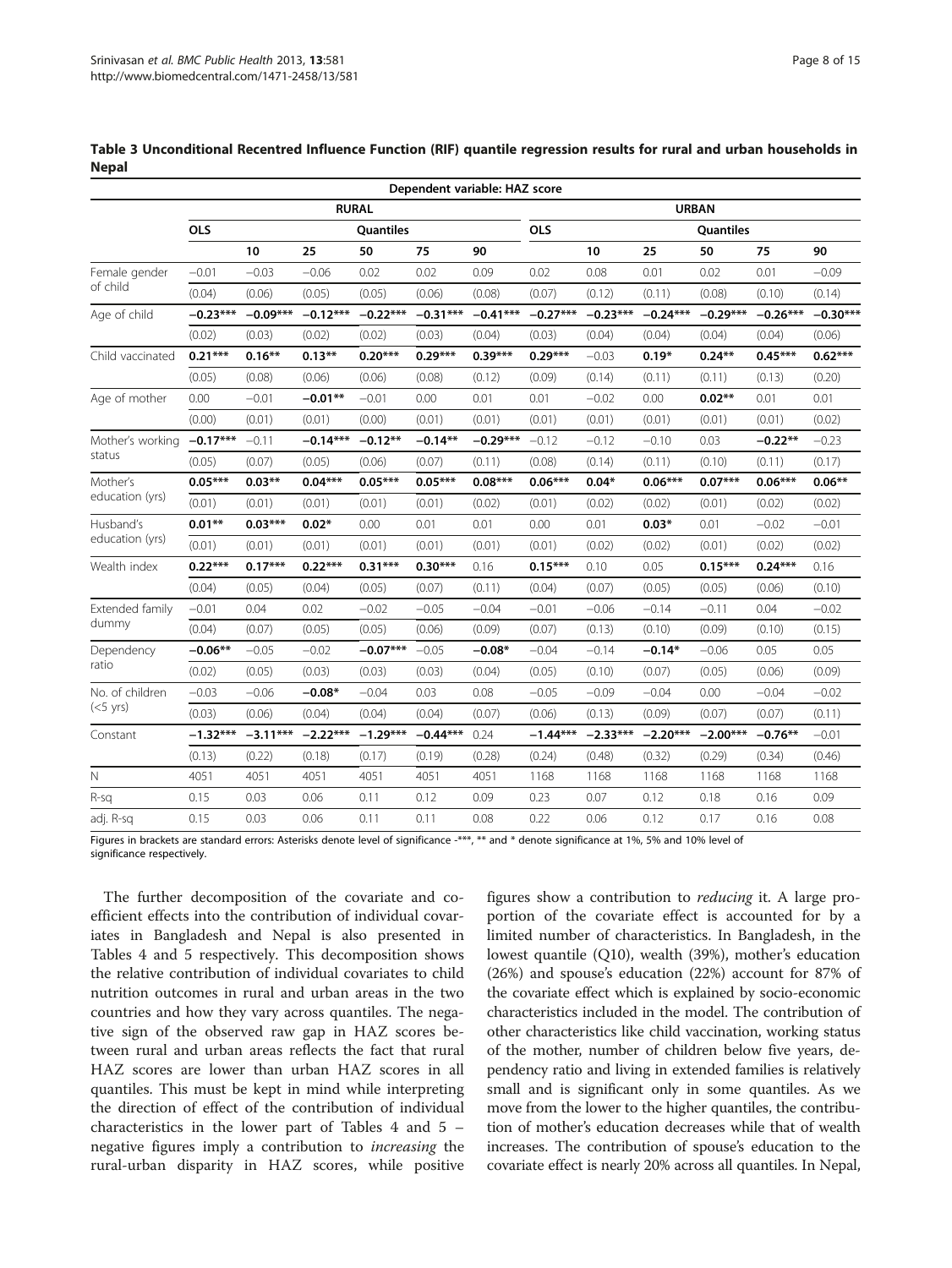<span id="page-8-0"></span>

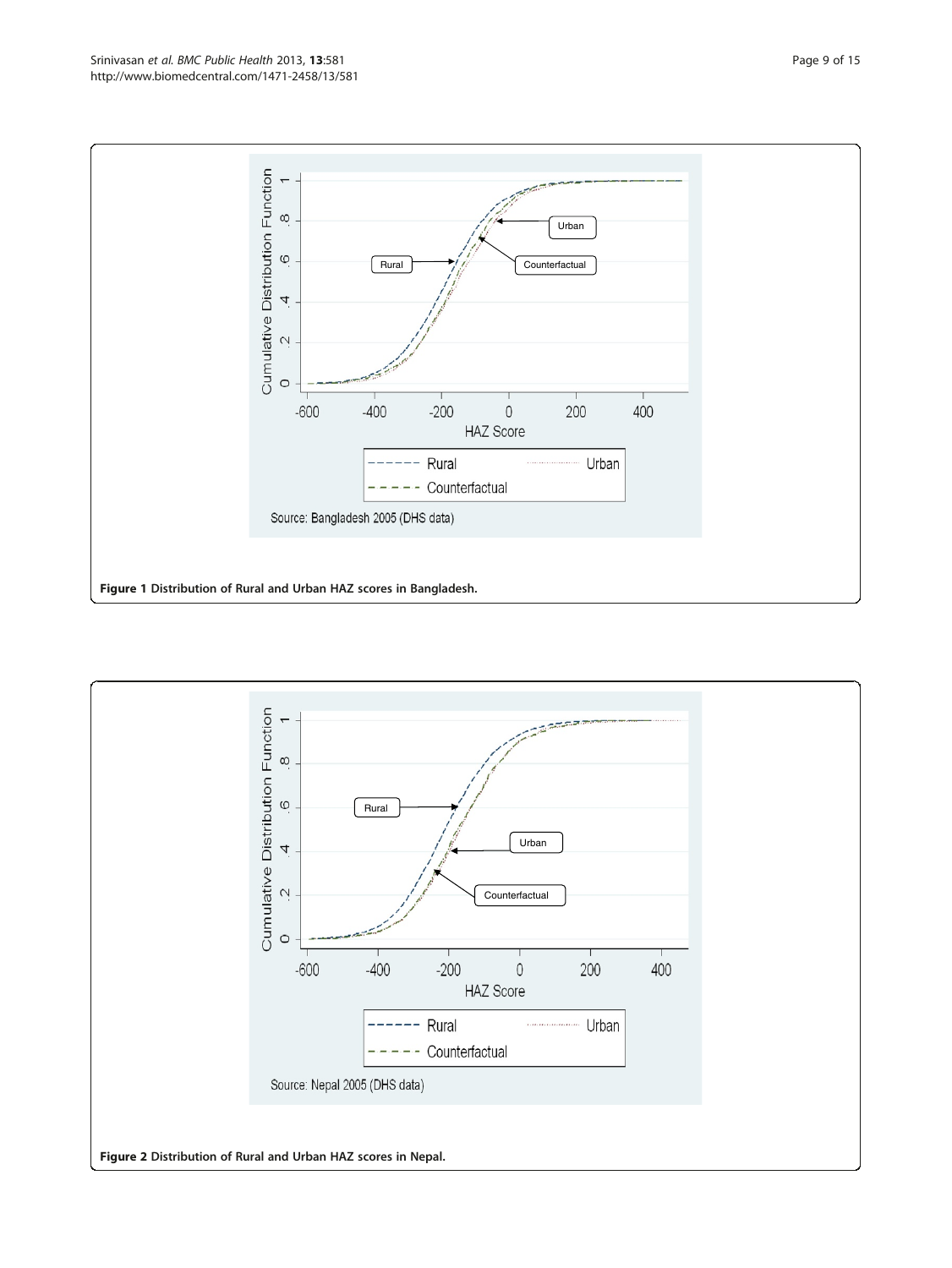|                                                   |                       |                       | Quantiles             |                       |                       |
|---------------------------------------------------|-----------------------|-----------------------|-----------------------|-----------------------|-----------------------|
|                                                   | Q10                   | Q <sub>25</sub>       | Q50                   | Q75                   | Q90                   |
| Rural HAZ<br>scores                               | $-3.5188$             | $-2.7013$             | $-1.8577$             | $-1.0179$             | $-0.1760$             |
| Urban HAZ<br>scores                               | $-3.1753$             | $-2.4321$             | $-1.5227$             | $-0.6166$             | 0.2152                |
| Observed raw<br>gap in HAZ<br>scores <sup>a</sup> | $-0.3436***$          | $-0.2692***$          | $-0.3350***$          | $-0.4013***$          | $-0.3912***$          |
| Covariate<br>effect (%<br>contribution)           | $-0.2694***$ (78.43%) | $-0.2555***$ (94.95%) | $-0.2493***$ (74.39%) | $-0.2816***$ (70.17%) | $-0.2434***$ (62.19%) |
| Co-efficient                                      | $-0.0741(21.57%)$     | $-0.0136(5.05%)$      | $-0.0858(25.58%)$     | $-0.1197(29.83%)$     | $-0.1478*$ (37.78%)   |

# <span id="page-9-0"></span>Table 4 Decomposition of rural-urban differences in child nutrition outcomes – Bangladesh

effect (%

| contribution) |  |
|---------------|--|
|---------------|--|

|                                 |                           |                             |                            |                            | Contribution of individual characteristics to rural-urban differences in HAZ scores <sup>b</sup> |                            |                          |                           |                           |                           |  |  |  |  |  |
|---------------------------------|---------------------------|-----------------------------|----------------------------|----------------------------|--------------------------------------------------------------------------------------------------|----------------------------|--------------------------|---------------------------|---------------------------|---------------------------|--|--|--|--|--|
|                                 |                           |                             | Covariate effect           |                            |                                                                                                  |                            |                          | Co-efficient effect       |                           |                           |  |  |  |  |  |
|                                 | Q10                       | Q <sub>25</sub>             | Q50                        | Q75                        | Q90                                                                                              | Q10                        | Q <sub>25</sub>          | Q50                       | Q75                       | Q90                       |  |  |  |  |  |
| Size of effect                  | $-0.2694***$              | $-0.2555***$                | $-0.2493***$               | $-0.2816***$               | $-0.2434***$                                                                                     | $-0.0741$                  | $-0.0136$                | $-0.0858$                 | $-0.1197$                 | $-0.1478*$                |  |  |  |  |  |
| Explained                       |                           |                             |                            |                            |                                                                                                  |                            |                          |                           |                           |                           |  |  |  |  |  |
| Female<br>gender<br>of child    | $-0.0001$<br>$(0.05\%)$   | 0.0003<br>$(-0.15%)$        | $-0.0002$<br>$(0.11\%)$    | $-0.0004$<br>$(0.22\%)$    | $-0.0014$<br>(0.67%)                                                                             | $-0.0001$<br>$(0.14\%)$    | 0.0010<br>$(-1.42%)$     | 0.0024<br>$(-2.20%)$      | 0.0023<br>$(-2.78%)$      | $-0.0022$<br>$(2.09\%)$   |  |  |  |  |  |
| Age of child                    | $-0.0060*$<br>$(3.16\%)$  | $-0.0085*$<br>$(4.38\%)$    | $-0.0127*$<br>$(6.69\%)$   | $-0.0171*$<br>$(9.59\%)$   | $-0.0246*$<br>(11.76%)                                                                           | $-0.0014$<br>$(2.00\%)$    | $-0.0026$<br>$(3.69\%)$  | $-0.0035$<br>$(3.21\%)$   | $-0.0048$<br>(5.81%)      | $-0.0051$<br>$(4.84\%)$   |  |  |  |  |  |
| Child<br>vaccinated             | $-0.0039$<br>$(2.06\%)$   | $-0.0004$<br>$(0.21\%)$     | $0.0095***$<br>$(-5.00\%)$ | $0.0161***$<br>$(-9.03%)$  | $0.0199***$<br>$(-9.52%)$                                                                        | 0.0003<br>$(-0.43%)$       | $-0.0002$<br>(0.28%)     | $-0.0005$<br>$(0.46\%)$   | $-0.0007$<br>$(0.85\%)$   | $-0.0005$<br>(0.47%)      |  |  |  |  |  |
| Age of<br>mother                | $-0.0021$<br>$(1.11\%)$   | $-0.0009$<br>$(0.46\%)$     | 0.0000<br>$(0.00\%)$       | 0.0004<br>$(-0.22\%)$      | 0.0015<br>$(-0.72%)$                                                                             | 0.0016<br>$(-2.29%)$       | 0.0011<br>$(-1.56%)$     | $-0.0035$<br>$(3.21\%)$   | $-0.0080$<br>$(9.69\%)$   | $-0.0106$<br>(10.07%)     |  |  |  |  |  |
| Mother's<br>working<br>status   | $-0.0027$<br>$(1.42\%)$   | $-0.0027$<br>$(1.39\%)$     | $-0.0018$<br>$(0.95\%)$    | $-0.0021$<br>$(1.18\%)$    | $-0.0026$<br>$(1.24\%)$                                                                          | $-0.0030$<br>$(4.29\%)$    | $-0.0004$<br>(0.57%)     | $-0.0007$<br>(0.64%)      | 0.0006<br>$(-0.73%)$      | 0.0005<br>$(-0.47%)$      |  |  |  |  |  |
| Mother's<br>education<br>(yrs)  | $-0.0495***$<br>(26.09%)  | $-0.0312***$<br>$(16.08\%)$ | $-0.0194**$<br>$(10.22\%)$ | $-0.0214**$<br>$(12.00\%)$ | 0.0065<br>$(-3.11\%)$                                                                            | $-0.0066$<br>(9.43%)       | $-0.0094$<br>$(13.33\%)$ | $-0.0096$<br>$(8.81\%)$   | $-0.0076$<br>$(9.20\%)$   | $-0.0087$<br>(8.26%)      |  |  |  |  |  |
| Spouse's<br>education<br>(yrs)  | $-0.0424***$<br>(22.35%)  | $-0.0394***$<br>(20.31%)    | $-0.0339***$<br>(17.85%)   | $-0.0423***$<br>(23.72%)   | $-0.0453***$<br>(21.66%)                                                                         | $-0.0103$<br>$(14.71\%)$   | $-0.0127$<br>$(18.01\%)$ | $-0.0116$<br>$(10.64\%)$  | $-0.0141$<br>(17.07%)     | $-0.0078$<br>$(7.41\%)$   |  |  |  |  |  |
| Wealth index                    | $-0.0748***$<br>(39.43%)  | $-0.1026***$<br>(52.89%)    | $-0.1122***$<br>(59.08%)   | $-0.1019***$<br>(57.15%)   | $-0.1404***$<br>(67.14%)                                                                         | $-0.0497**$<br>$(71.00\%)$ | $-0.0482***$<br>(68.37%) | $-0.0948***$<br>(86.97%)  | $-0.0643***$<br>(77.85%)  | $-0.0757***$<br>(71.89%)  |  |  |  |  |  |
| Extended<br>family<br>dummy     | $0.0122*$<br>$(-6.43%)$   | 0.0023<br>$(-1.19%)$        | $-0.004$<br>$(2.11\%)$     | $-0.0047$<br>$(2.64\%)$    | $-0.0225***$<br>(10.76%)                                                                         | $-0.0008$<br>$(1.14\%)$    | 0.0011<br>$(-1.56%)$     | $0.0123**$<br>$(-11.28%)$ | $0.0140**$<br>$(-16.95%)$ | 0.0055<br>$(-5.22%)$      |  |  |  |  |  |
| Dependency<br>ratio             | $-0.0151$<br>(7.96%)      | $-0.0079$<br>$(4.07\%)$     | $-0.0196***$<br>(10.32%)   | $-0.0130**$<br>(7.29%)     | $-0.0098$<br>$(4.69\%)$                                                                          | $-0.0001$<br>$(0.14\%)$    | $-0.0003$<br>(0.43%)     | 0.0005<br>$(-0.46%)$      | 0.0003<br>$(-0.36%)$      | $-0.0004$<br>$(0.38\%)$   |  |  |  |  |  |
| No. of<br>children<br>$< 5$ yrs | $-0.0051$<br>(2.69%)      | $-0.0031$<br>$(1.60\%)$     | 0.0043<br>$(-2.26%)$       | $0.0082**$<br>$(-4.60\%)$  | $0.0097**$<br>$(-4.64%)$                                                                         | $-0.0001$<br>$(0.14\%)$    | 0.0002<br>$(-0.28%)$     | 0.0000<br>$(0.00\%)$      | $-0.0003$<br>$(0.36\%)$   | $-0.0003$<br>(0.28%)      |  |  |  |  |  |
| Total                           | $-0.1897***$<br>$(100\%)$ | $-0.1940***$<br>$(100\%)$   | $-0.1899***$<br>$(100\%)$  | $-0.1783***$<br>$(100\%)$  | $-0.2091***$<br>$(100\%)$                                                                        | $-0.0700***$<br>$(100\%)$  | $-0.0705**$<br>$(100\%)$ | $-0.1090***$<br>$(100\%)$ | $-0.0826***$<br>$(100\%)$ | $-0.1053***$<br>$(100\%)$ |  |  |  |  |  |
| Unexplained                     |                           |                             |                            |                            |                                                                                                  |                            |                          |                           |                           |                           |  |  |  |  |  |
| Residual                        | $-0.0797$                 | $-0.0615$                   | $-0.0593$                  | $-0.1033*$                 | $-0.0343$                                                                                        | $-0.0041$                  | 0.0569                   | 0.0233                    | $-0.0371$                 | $-0.0426$                 |  |  |  |  |  |

aRaw gap in HAZ scores computed as rural HAZ scores- urban HAZ scores. The negative sign of the observed raw gap figures reflects the fact that rural HAZ scores are lower than urban HAZ scores.<br><sup>b</sup>Figures in brackets show percentage contribution of individual characteristics to the total explained effect.

Significant effects are in bold. Asterisks denote level of significance - \*\*\*, \*\* and \* denote significance at the 1%, 5% and 10% level of significance respectively.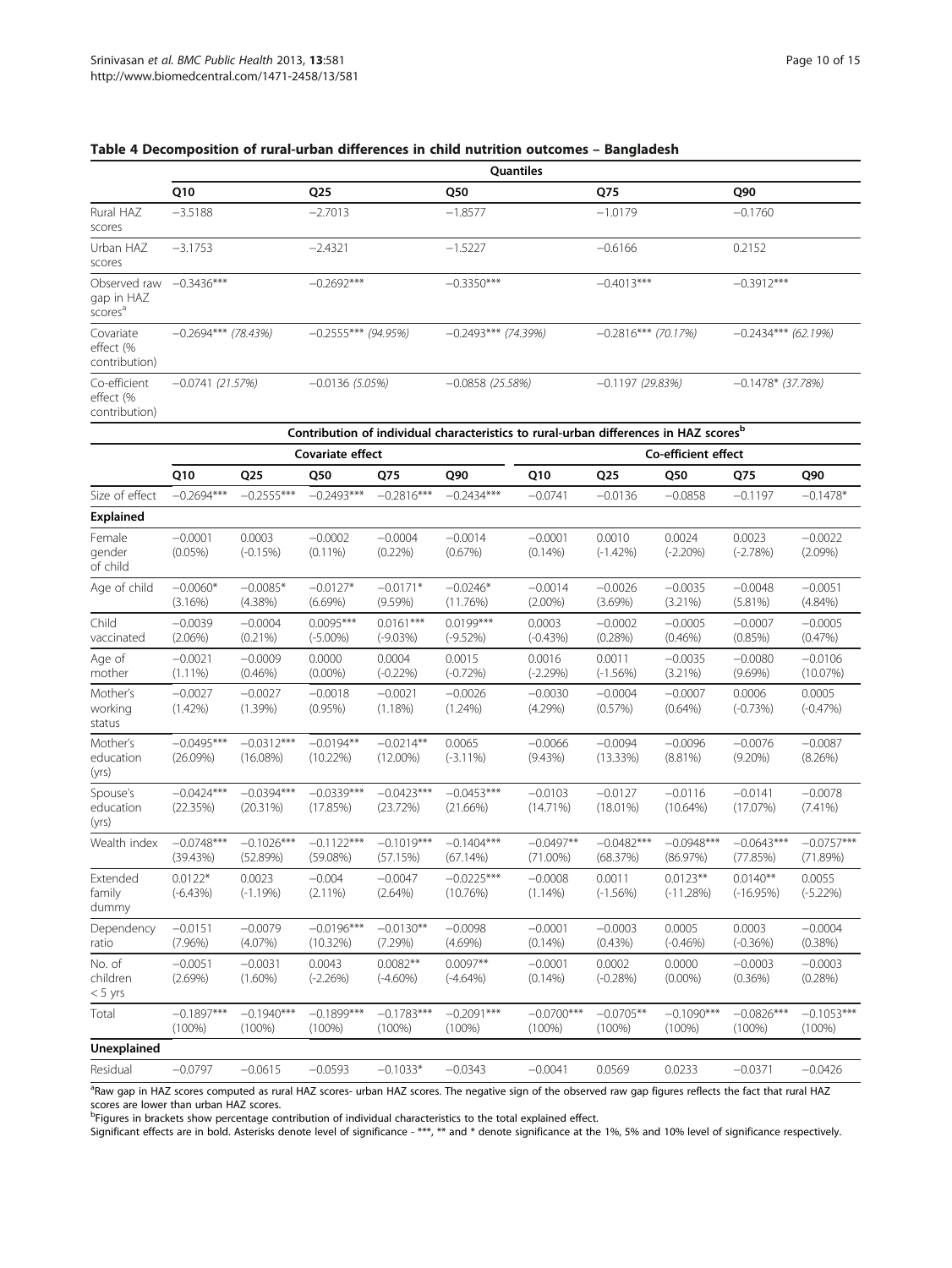<span id="page-10-0"></span>

|  |  | Table 5 Decomposition of rural-urban differences in child nutrition outcomes - Nepal |  |  |  |  |  |  |  |  |  |
|--|--|--------------------------------------------------------------------------------------|--|--|--|--|--|--|--|--|--|
|--|--|--------------------------------------------------------------------------------------|--|--|--|--|--|--|--|--|--|

|                                                         |                       | Quantiles             |                       |                       |                       |  |  |  |  |  |  |
|---------------------------------------------------------|-----------------------|-----------------------|-----------------------|-----------------------|-----------------------|--|--|--|--|--|--|
|                                                         | Q10                   | Q <sub>25</sub>       | Q50                   | Q75                   | Q90                   |  |  |  |  |  |  |
| Rural HAZ scores                                        | $-3.6498***$          | $-2.9145***$          | $-2.1065***$          | $-1.2287***$          | $-0.3370***$          |  |  |  |  |  |  |
| Urban HAZ<br>scores                                     | $-3.2651***$          | $-2.5150***$          | $-1.6845***$          | $-0.8250***$          | $-0.0186$             |  |  |  |  |  |  |
| Observed raw<br>gap in HAZ<br>scores <sup>a</sup>       | $-0.3847***$          | $-0.3995***$          | $-0.4220***$          | $-0.4037***$          | $-0.3184***$          |  |  |  |  |  |  |
| Covariate effect<br>(% contribution)                    | $-0.3744***$ (97.32%) | $-0.3484***$ (87.21%) | $-0.3045***$ (72.16%) | $-0.3404***$ (84.32%) | $-0.2608***$ (81.91%) |  |  |  |  |  |  |
| Co-efficient effect -0.0103 (2.68%)<br>(% contribution) |                       | $-0.0510(12.77%)$     | $-0.1175*$ (27.87%)   | $-0.0633(15.68%)$     | $-0.0576(18.09%)$     |  |  |  |  |  |  |

| Contribution of individual characteristics to rural-urban differences in HAZ scores <sup>b</sup> |              |              |                  |              |              |             |                     |              |              |              |  |
|--------------------------------------------------------------------------------------------------|--------------|--------------|------------------|--------------|--------------|-------------|---------------------|--------------|--------------|--------------|--|
|                                                                                                  |              |              | Covariate effect |              |              |             | Co-efficient effect |              |              |              |  |
|                                                                                                  | Q10          | Q25          | Q50              | Q75          | Q90          | Q10         | Q <sub>25</sub>     | Q50          | Q75          | Q90          |  |
| Size of effect                                                                                   | $-0.3744***$ | $-0.3484***$ | $-0.3045***$     | $-0.3404***$ | $-0.2608***$ | $-0.0103$   | $-0.0510$           | $-0.1175*$   | $-0.0633$    | $-0.0103$    |  |
| <b>Explained</b>                                                                                 |              |              |                  |              |              |             |                     |              |              |              |  |
| Female gender                                                                                    | 0.0001       | 0.0001       | 0.0000           | 0.0000       | $-0.0002$    | $-0.0001$   | 0.0000              | 0.0000       | 0.0000       | 0.0001       |  |
| of child                                                                                         | $(-0.04\%)$  | $(-0.03%)$   | $(0.00\%)$       | $(0.00\%)$   | $(0.06\%)$   | $(0.24\%)$  | $(0.00\%)$          | $(0.00\%)$   | $(0.00\%)$   | $(-0.15%)$   |  |
| Age of child                                                                                     | 0.0043       | 0.0057       | 0.0102           | 0.0143       | 0.0189       | 0.0090      | 0.0092              | 0.0112       | (0.0101)     | 0.0118       |  |
|                                                                                                  | $(-1.71\%)$  | $(-1.99%)$   | $(-3.06%)$       | $(-4.41\%)$  | $(-5.66%)$   | $(-21.18%)$ | $(-31.51%)$         | $(-18.54%)$  | $(-10.10\%)$ | $(-17.35%)$  |  |
| Child vaccinated                                                                                 | $-0.0032$    | $-0.0026$    | $-0.0040*$       | $-0.0059*$   | $-0.0080*$   | 0.0003      | $-0.0020$           | $-0.0025$    | $-0.0047$    | $-0.0064$    |  |
|                                                                                                  | (1.27%)      | $(0.91\%)$   | $(1.20\%)$       | (1.82%)      | $(2.40\%)$   | $(-0.71\%)$ | (6.85%)             | $(4.14\%)$   | $(4.70\%)$   | $(9.41\%)$   |  |
| Age of mother                                                                                    | $-0.0102**$  | $-0.0106***$ | $-0.0054*$       | $-0.0041$    | 0.0085       | 0.0010      | 0.0000              | $-0.0011$    | $-0.0004$    | $-0.0008$    |  |
|                                                                                                  | $(4.05\%)$   | $(3.70\%)$   | (1.62%)          | (1.26%)      | $(-2.54%)$   | $(-2.35%)$  | $(0.00\%)$          | (1.82%)      | $(0.40\%)$   | (1.18%)      |  |
| Mother's                                                                                         | $-0.0210**$  | $-0.0258***$ | $-0.0224***$     | $-0.0267***$ | $-0.0538***$ | $-0.0028$   | $-0.0023$           | 0.0007       | $-0.0054$    | $-0.0054$    |  |
| working status                                                                                   | (8.33%)      | $(9.00\%)$   | $(6.71\%)$       | (8.23%)      | $(16.11\%)$  | $(6.59\%)$  | (7.88%)             | $(-1.16%)$   | $(5.40\%)$   | $(7.94\%)$   |  |
| Mother's                                                                                         | $-0.0560***$ | $-0.0944***$ | $-0.1174***$     | $-0.1091***$ | $-0.1794***$ | $-0.0016$   | $-0.0022$           | $-0.0029$    | $-0.0025$    | $-0.0022$    |  |
| education (yrs)                                                                                  | (22.21%)     | (32.93%)     | (35.17%)         | (33.63%)     | (53.71%)     | (3.76%)     | (7.53%)             | $(4.80\%)$   | $(2.50\%)$   | $(3.24\%)$   |  |
| Spouse's                                                                                         | $-0.0554***$ | $-0.0290***$ | $-0.0036$        | $-0.0204*$   | $-0.0177$    | $-0.0013$   | $-0.0026$           | $-0.0014$    | 0.0016       | 0.0007       |  |
| education (yrs)                                                                                  | (21.98%)     | (10.12%)     | $(1.08\%)$       | $(6.29\%)$   | $(5.30\%)$   | $(3.06\%)$  | $(8.90\%)$          | (2.32%)      | $(-1.60\%)$  | $(-1.03%)$   |  |
| Wealth index                                                                                     | $-0.0950***$ | $-0.1197***$ | $-0.1704***$     | $-0.1626***$ | $-0.0880**$  | $-0.0409**$ | $-0.0218*$          | $-0.0600***$ | $-0.0998***$ | $-0.0655***$ |  |
|                                                                                                  | (37.68%)     | (41.75%)     | (51.05%)         | (50.12%)     | (26.35%)     | (96.24%)    | (74.66%)            | $(99.34\%)$  | $(99.80\%)$  | (96.32%)     |  |
| Extended family                                                                                  | 0.0007       | 0.0004       | $-0.0003$        | $-0.0009$    | $-0.0007$    | $-0.0023$   | $-0.0049$           | $-0.0037$    | 0.0013       | $-0.0006$    |  |
| dummy                                                                                            | $(-0.28%)$   | $(-0.14\%)$  | $(0.09\%)$       | (0.28%)      | $(0.21\%)$   | $(5.41\%)$  | (16.78%)            | (6.13%)      | $(-1.30\%)$  | $(0.88\%)$   |  |
| Dependency                                                                                       | $-0.0114$    | $-0.0046$    | $-0.0176***$     | $-0.0114**$  | $-0.0202***$ | $-0.0018$   | $-0.0017$           | $-0.0008$    | 0.0006       | 0.0006       |  |
| ratio                                                                                            | (4.52%)      | $(1.60\%)$   | (5.27%)          | $(3.51\%)$   | $(6.05\%)$   | $(4.24\%)$  | $(5.82\%)$          | $(1.32\%)$   | $(-0.60\%)$  | $(-0.88%)$   |  |
| No. of children                                                                                  | $-0.0049$    | $-0.0061**$  | $-0.0029$        | 0.0026       | 0.0065       | $-0.0020$   | $-0.0009$           | 0.0001       | $-0.0008$    | $-0.0004$    |  |
| $< 5$ yrs                                                                                        | $(1.94\%)$   | (2.13%)      | (0.87%)          | $(-0.80\%)$  | $(-1.95%)$   | $(4.71\%)$  | (3.08%)             | $(-0.17%)$   | $(0.80\%)$   | $(0.59\%)$   |  |
| Total                                                                                            | $-0.2521***$ | $-0.2867***$ | $-0.3338***$     | $-0.3244***$ | $-0.3340***$ | $-0.0425$   | $-0.0292$           | $-0.0604*$   | $-0.1000***$ | $-0.0680*$   |  |
|                                                                                                  | (100%)       | (100%)       | $(100\%)$        | $(100\%)$    | $(100\%)$    | $(100\%)$   | $(100\%)$           | (100%)       | $(100\%)$    | $(100\%)$    |  |
| Unexplained                                                                                      |              |              |                  |              |              |             |                     |              |              |              |  |
| Residual                                                                                         | $-0.0571$    | $-0.0617$    | 0.0294           | $-0.0160$    | 0.0732       | 0.0322      | $-0.0218$           | $-0.0572$    | 0.0367       | 0.0104       |  |

a Raw gap in HAZ scores computed as rural HAZ scores- urban HAZ scores. The negative sign of the observed raw gap figures reflects the fact that rural HAZ scores are lower than urban HAZ scores.

<sup>b</sup>Figures in brackets show percentage contribution of individual characteristics to the total explained effect.

Significant effects are in bold. Asterisks denote level of significance - \*\*\*, \*\* and \* denote significance at the 1%, 5% and 10% level of significance respectively.

in the lowest quantile, wealth (38%), mother's education (22%) and spouse's education (22%) account for nearly 72% of the covariate effect. The contributions of child vaccination and the working status of the mother are significant in all quantiles, while the dependency ratio is significant in some of the higher quantiles. However, in Nepal, the contribution of mother's education increases as we move up the quantiles, while that of wealth decreases. The contribution of spouse's education is much lower than in Bangladesh.

Tables [4](#page-9-0) and 5 show that the co-efficient effect in both Bangladesh and Nepal is predominantly due to the differential effects of wealth in rural and urban settings. A unit increase in the wealth index has a stronger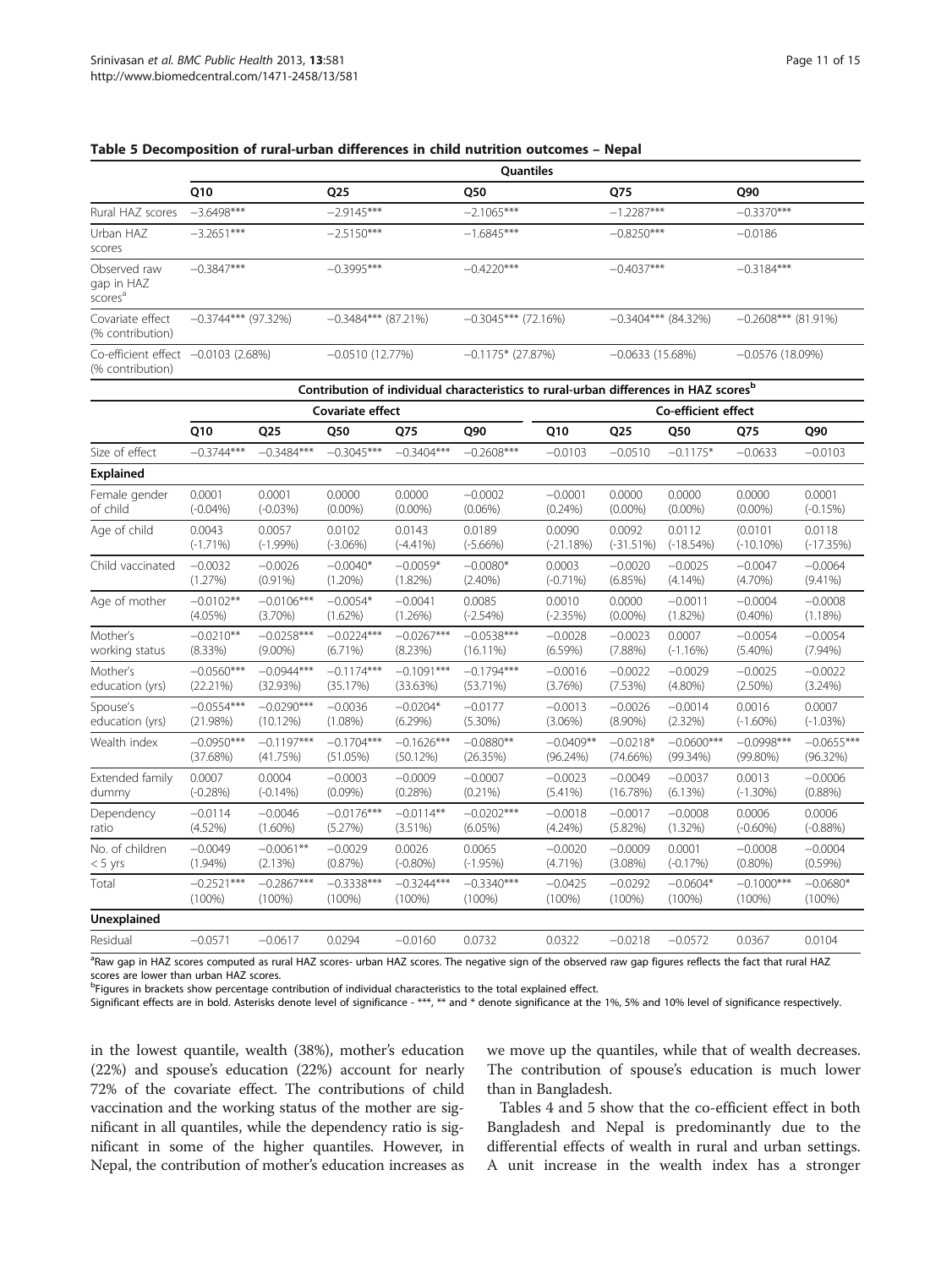association with child HAZ scores in urban households than in rural households. The co-efficient effect of the wealth index tends to widen rural-urban disparities, but in Bangladesh the disadvantage of rural areas is partially offset by the positive effect of extended families on child nutrition in some quantiles.

# **Discussion**

The QR-based decomposition methods provide specific insight into the drivers of disparities in the lowest quantiles of HAZ scores, which is useful for designing interventions aimed at vulnerable households with the highest levels of stunting. The quantification of the contribution of individual socio-economic determinants to rural-urban disparities can be used to assess the "returns" to different types of interventions. In both countries, rural-urban gaps in the lower half of the distribution are largely accounted for by differing levels of covariates, suggesting that bridging rural-urban inequality in undernutrition is largely a matter of equalizing endowments of the determinants of nutrition. Our results also suggest that much of this can be achieved by focussing on just three determinants: maternal education, spouse's education and the wealth index. Other variables, child vaccination, age of mother, mother's working status, extended family dummy and the dependency ratio make a relatively small contribution to explaining rural-urban disparities, especially in the lower quantiles. We discuss below the implications for the design of policies and programmes in public health and complementary areas.

The preeminent role of maternal education in child nutrition in the region is emphasised by our results. The contribution of improved maternal education to bridging rural-urban disparities is the largest in the lowest quantiles of HAZ scores and is comparable in magnitude to the contribution of the wealth index (improvements in economic status) Plugging the maternal education gap is, therefore, particularly important for alleviating ruralurban disparity at the lower tail of HAZ. Bangladesh has already made great strides in improving rural women's education over the last two decades. The Female Secondary Stipend (FSS) programme, a conditional cash transfer programme introduced in 1994, provided impetus for a rapid and substantial expansion in female secondary school enrolment that saw enrolment proportion increase from 35% to more than 50% within a decade [\[38](#page-14-0)]. The FFS was implemented only in rural and non-metropolitan urban areas, and is thus likely to have served to equalise the endowment of mother's education across rural and urban areas. However, as Table [1](#page-3-0) indicates, as of 2006 there was still a gap of 1.6 mean years of mother's education across rural (4.3 years) and urban (5.9 years) areas of Bangladesh in our sample. Thus continued efforts to bridge this gap will likely also continue to pay dividends in

terms of reducing rural-urban nutritional inequality. The scope for attaining this improved nutritional equality dividend is altogether larger in Nepal, where women's educational outcomes remain worryingly poor, particularly in rural areas. This is reflected in the gap of 2.2 mean years across urban (4.2 years) and rural (2 years) areas in our sample. As in many other spheres, education policymaking in Nepal is likely to have been severely hampered by decades of conflict and state fragility. In the current, more stable environment, Bangladesh's conditional cashtransfer based model to boost women's education may serve as a useful model for Nepalese policymakers and development agencies.

An important caveat to bear in mind regarding public policymaking in the education sphere is the potential for gender-targeted education programmes to encourage the development of reverse gender-gaps. There is evidence to show that boys' enrolment in co-educational schools in Bangladesh has been falling relative to girls [[39\]](#page-14-0), and that an intra-household reverse gender gap has opened up that could be associated with the FFS [[38\]](#page-14-0). Our results indicate that the education of both girls as well as boys is important for reducing rural-urban nutritional inequality. From this perspective, while it is still critically important to further boost the education of girls, it is also important for policies and programmes to think carefully about how unintended consequences in terms of discouragement of the education of boys is avoided.

Bridging the gap in spouse's education is also important for reducing rural-urban inequality across the HAZ distribution in Bangladesh, and for the most nutritionally vulnerable children in Nepal. In Bangladesh our results are consistent with a scenario wherein investments in improving the education level of spouses (in addition to investments in maternal education) have large impacts on child nutrition outcomes across the distribution of HAZ scores. This probably highlights the role of the spouse in a context where women may be constrained by social norms in accessing public health messages or services. However, in Nepal, investments in improving the education levels of spouses may have large impact only in the lower end of the HAZ score distribution. Similarly, measures to mitigate the adverse effects of mothers' working status in rural areas can be expected to have a substantial impact on reducing rural-urban disparities in Nepal. But in Bangladesh, such measures are likely to have only a very limited impact. The decomposition exercise can, therefore, provide useful inputs for decisions on the relative priorities for different types of interventions in specific contexts.

The difference in relative endowments of wealth is the single most important factor in explaining rural-urban disparities in our case study countries. Given the wealth index is a composite of several variables, as discussed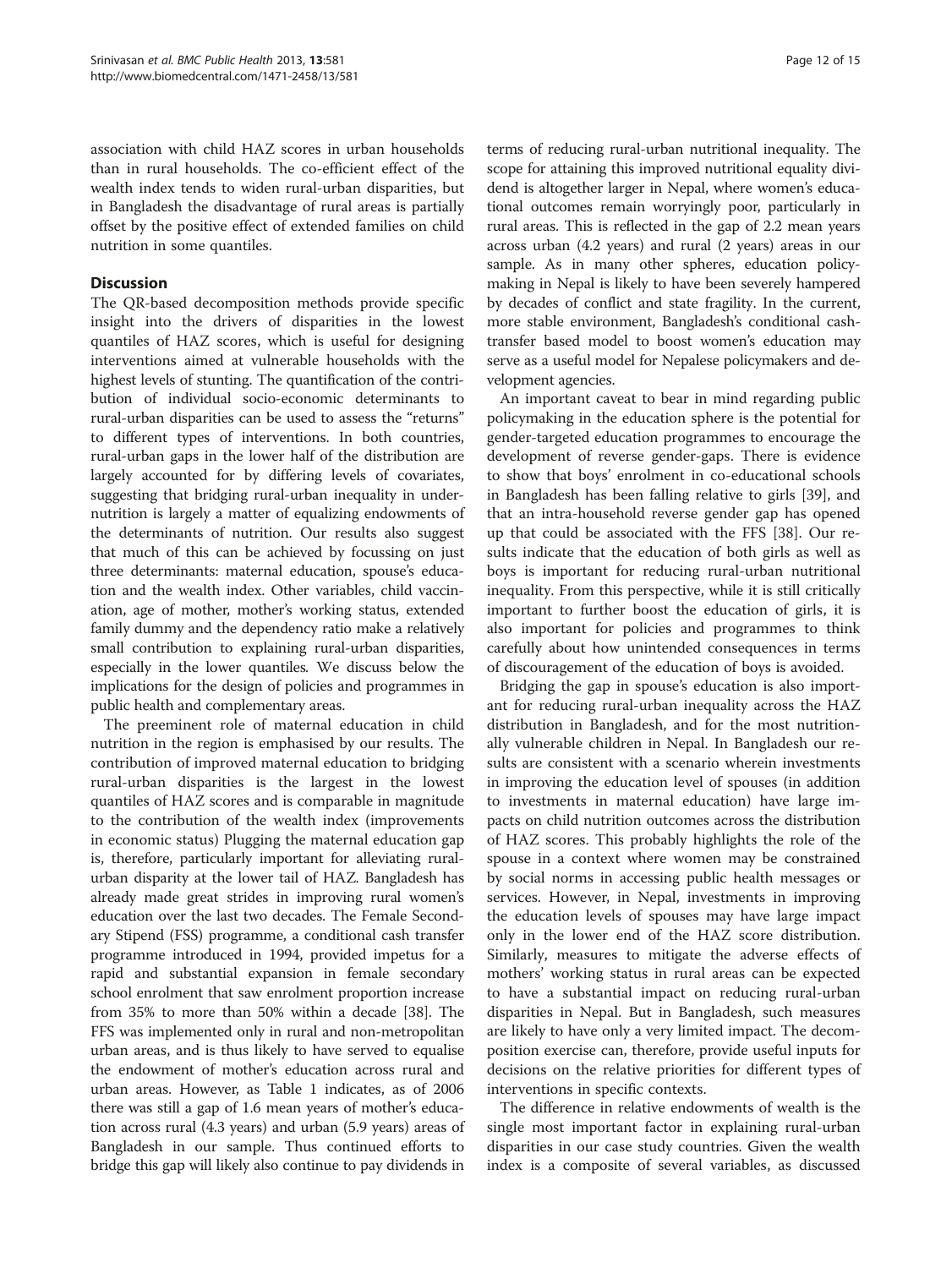before, it is difficult to interpret wealth effects in terms of specific interventions or policies. However, we note that sanitation (toilet facilities) and water (source of supply) are two of the key components of the wealth index in the two countries. Recent research in the region [[40](#page-14-0)] has highlighted the particular importance of sanitation for child nutrition in areas of high population density. As in the case of education, while both countries can reduce rural-urban nutrition inequality by bridging gaps in improved sanitation and water supply, the potential for doing so is larger in Nepal than in Bangladesh. 27% of households in the urban sample and 59% of households in the rural sample in Bangladesh still have access to only 'unimproved' toilet facilities. The corresponding numbers for Nepal are 45% for urban and 79% for rural households. In Bangladesh, less than 1% of the urban sample and only 4% of the rural sample use water from unimproved sources. In Nepal, the corresponding numbers are 9% for the urban sample and 22% of the rural sample. Bangladesh's success in providing safe drinking water over the last few decades has been facilitated by the promotion of cheap shallow hand-pump technology.

The *quality* of rural services in the region relevant to nutrition, such as in health care, have been called into question [\[9,10\]](#page-13-0). The co-efficient effects of the core socioeconomic determinants are however, relatively very small in magnitude. An important implication for public health programmes arising from our results is that there is no evidence that there is a substantial rural-urban service quality differential impinging on rural-urban child nutrition gap. For example, our results show that mother's education, measured in years, is an important determinant of the rural-urban nutrition gap, and that this is largely a covariate, rather than a coefficient, effect. If rural education were of inferior quality to urban education, the strength of association between years of education and nutrition is likely to be weaker in rural areas compared to urban, and the coefficient effect would be larger. Also, maternal education impacts child nutrition partly through the use of more proximal determinants like diets and use of health care and ante/post-natal facilities [\[2](#page-13-0)]. The lack of importance of coefficient effects implies that the limiting constraint in rural-urban inequality is not the relative quality of food availability or health services in these areas, but rather the education endowments required to utilize them. Thus interventions that close these endowment gaps will effectively lower nutrition inequality. Note that this is not to say that service quality issues are not important to child nutrition; rather, the quality differentials are not currently large enough to be driving rural-urban nutrition inequality.

# Limitations of the study

We have used QR-CD methods to assess the relative importance of covariate and coefficient effects in explaining

rural-urban disparities in child nutrition using crosssectional data sets for two countries that are at different stages of development and urbanisation. The efficacy of socio-economic endowments and public health infrastructure in promoting improved child nutrition may change as a country develops. QR-CD methods can provide more insights into the changes in the efficacy of public health interventions if they can be applied to repeated cross-section datasets within a country. This is an extension of the study that we intend to explore subject to the availability of data. It must be noted that QR-CD methods are computationally intensive and require large datasets. The method cannot be applied to smaller datasets such as those available from intervention studies or RCTs. The CD exercise can provide reliable results only if the basic quantile regression includes all the important determinants of child nutrition outcomes and is well specified. While our choice of determinants has been constrained by the coverage of the DHS surveys, we have included the key exogenous demographic and economic determinants considered in the previous literature [\[2,11,13\]](#page-13-0). The linear specification adopted for the quantile regression may not accommodate non-linear and threshold effects associated with the determinants. We have, however, tested for such effects for key variables like maternal education and spouse's education.

# Conclusions

Using DHS datasets we examined rural-urban differences in child nutrition outcomes using HAZ scores for two South Asian countries – Bangladesh and Nepal which differ substantially in the extent of urbanisation. The similarity in the pattern of rural-urban differentials in these two countries suggests that these differentials persist even as urbanisation and economic development proceed. The methodology employed in this paper allows us to decompose rural-urban differences in child nutrition outcomes into covariate and co-efficient effects and further enables us to quantify the contribution of individual explanatory variables (socio-economic characteristics) to rural-urban differences via these effects. The decomposition of rural-urban differences into covariate and co-efficient effects shows that the covariate effect is dominant. A core set of determinants – wealth index (which incorporates ownership of assets and access to sanitation and drinking water), maternal education and spouse's education – accounts for a very large proportion of the covariate effects in both countries, which suggests that there are no fundamental differences in the socioeconomic determinants of child nutrition outcomes in rural and urban areas. The dominance of covariate effects confirms findings from earlier studies [\[2,11](#page-13-0)] that ruralurban disparities in child nutrition are primarily attributable to the difference in levels of critical determinants and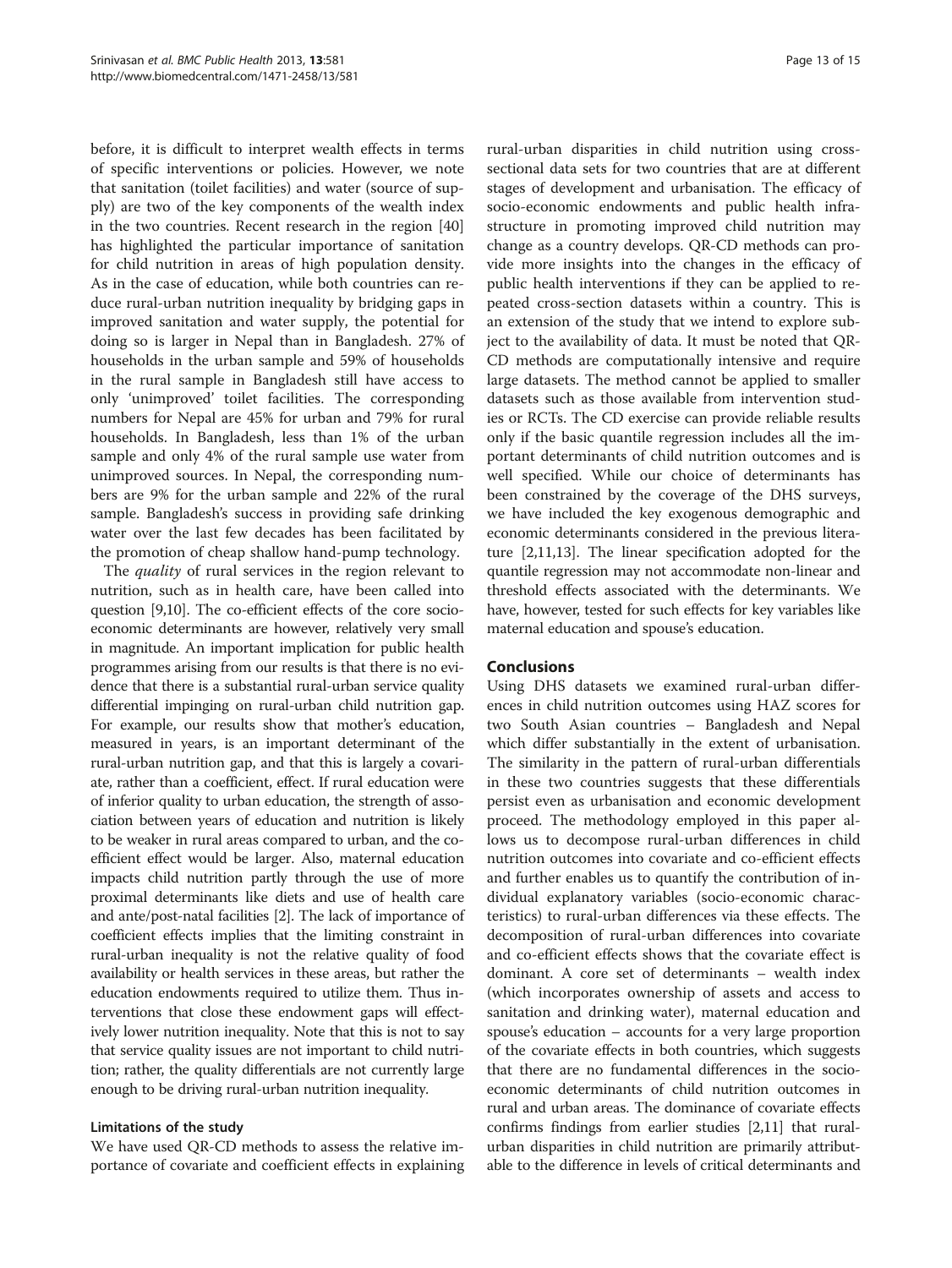<span id="page-13-0"></span>that differences in the strength of association between determinants and nutrition outcomes are of relatively small magnitude. Our analysis suggests that public health interventions aimed at overcoming rural-urban disparities in child nutrition outcomes need to focus principally on bridging gaps in socio-economic endowments and improving the quality of rural infrastructure. The improvement of child nutrition outcomes in developing countries does not appear to call for fundamentally different approaches to public health interventions in rural and urban areas.

**Endnotes**<br><sup>a</sup> The DHS surveys generally cover water supply, electricity, sanitation, flooring type, ownership of assets such as radio, television, telephone, and refrigerator, ownership of agricultural land and livestock, persons sleeping per room and country specific items. Ownership of agricultural land and livestock is not used in the calculation of the DHS Wealth Index as these assets are not generally available in urban areas.

There have been some concerns that the DHS Wealth Index is too "urban" in its construction depending on assets and services that the urban population may have but the rural population may not have. This has been sought to be addressed in more recent DHS surveys by inclusion of more items mainly rural in character (e.g., water pumps, grain grinders). A number of alternative approaches to construction of rural and urban wealth indices using DHS data are possible [[41](#page-14-0)] including construction of separate rural and urban indices. Separate indices for rural and urban areas would not be useful for our purposes as the methods used in this study require that the determinants of HAZ scores are measured in the same way in rural and urban areas.

# Additional file

[Additional file 1:](http://www.biomedcentral.com/content/supplementary/1471-2458-13-581-S1.docx) Counterfactual Decomposition Procedure Using Unconditional Recentred Influence Function (RIF) Quantile Regression.

#### Competing interests

The authors have no competing interests to declare.

#### Authors' contributions

CSS contributed to the literature review, design of the study, interpretation of results and prepared the drafts of the manuscript. GZ managed the DHS datasets, ran the econometric models for unconditional quantile regressions and counterfactual decompositions and contributed to the interpretation of results. BS conceived of the study, participated in its design, provided oversight and co-ordination and helped in revisions of the manuscript. All authors read and approved the final manuscript.

#### Authors' information

Dr C.S. Srinivasan is a Senior Lecturer in the Department of Food Economics and Marketing, School of Agriculture, Policy and Development at the University of Reading, UK. Dr Giacomo Zanello is a Research Officer in the

Oxford Department of International Development, Queen Elizabeth House, University of Oxford, UK. Professor Bhavani Shankar is Professor of International Agriculture, Food and Health in the Centre for Development, Environment and Policy in the School of Oriental and African Studies, University of London and the Leverhulme Centre for Integrative Research on Agriculture and Health.

#### Acknowledgements

We wish to gratefully thank the three Reviewers whose comments and suggestions were very helpful in clarifying the methodology adopted in this paper and for the analysis and interpretation of results for deriving policy implications.

#### Funding

Professor Bhavani Shankar's time input into this study was supported by funding from the Leverhulme Trust.

#### Author details

<sup>1</sup>Department of Food Economics and Marketing, School of Agriculture, Policy and Development, University of Reading, Reading RG6 6AR, UK. <sup>2</sup>Oxford Department of International Development, Queen Elizabeth House, University of Oxford, 3 Mansfield Road, Oxford OX1 3TB, UK. <sup>3</sup>Leverhulme Centre for Integrative Research on Agriculture and Health, School of Oriental and African Studies, University of London, 36, Gordon Square, London WC1H 0XG, UK.

#### Received: 9 October 2012 Accepted: 15 May 2013 Published: 14 June 2013

#### References

- 1. Van de Poel E, O'Donnell O, Van Doorslaer E: Are urban children really healthier? Evidence from 47 developing countries. Soc Sci Med 2007, 65(10):1986–2003.
- 2. Smith LC, Ruel MT, Ndiaye A: Why is child malnutrition lower in urban than in rural areas? Evidence from 36 developing countries. World Dev 2005, 33(8):1285–1305.
- 3. Von Braun J, McComb J, Fred-Mensah BK, Pandya-Lorch R: Urban food insecurity and malnutrition in developing countries: Trends, policies, and research implications. Washington, DC: International Food Policy Research Institute; 1993.
- 4. Menon P, Ruel MT, Morris SS: Socio-economic differentials in child stunting are consistently larger in urban than in rural areas. Food Nutr Bull 2001, 21(3):282–289.
- 5. Wang L: Determinants of child mortality in LDCs: Empirical findings from demographic and health surveys. Health Policy 2003, 65(3):277–299.
- 6. Sahn DE, Stifel DC: Urban–rural inequality in living standards in Africa. J African Econ 2003, 12(4):564–597.
- 7. Fotso JC: Urban–rural differentials in child malnutrition: trends and socioeconomic correlates in sub-Saharan Africa. Health Place 2007, 13(1):205–223.
- 8. Fotso JC: Child health inequities in developing countries: differences across urban and rural areas. Int J Equity Health 2006, 5:9.
- 9. Achrya LB, Cleland J: Maternal health services in rural Nepal: does access or quality matter more? Health Pol Plan 2000, 15:223–229.
- 10. Dhakal S, Chapman GN, Simkhada PP, Van Teijlingen ER, Stephens J, Raja AE: Utilisation of postnatal care among rural women in Nepal. BMC Pregnancy Childbirth 2007, 7(1):19.
- 11. Garrett JL, Ruel MT: Are determinants of rural and urban food security and nutritional status different? Some insights from Mozambique. World Dev 1999, 27(11):1955–1975.
- 12. Costa-Font J, Fabbri D, Gil J: Decomposing body mass index gaps between Mediterranean countries: A counterfactual quantile regression analysis. Econ Hum Biol 2008, 7(3):351-365.
- 13. O'Donnell O, Nicolás ÁL, Van Doorslaer E: Growing richer and taller: Explaining change in the distribution of child nutritional status during Vietnam's economic boom. J Dev Econ 2009, 88(1):45–58.
- 14. Dunn RA, Tan AK, Nayga RM: Obesity inequality in Malaysia: decomposing differences by gender and ethnicity using quantile regression. Ethn Health 2013, 17(5):493–511.